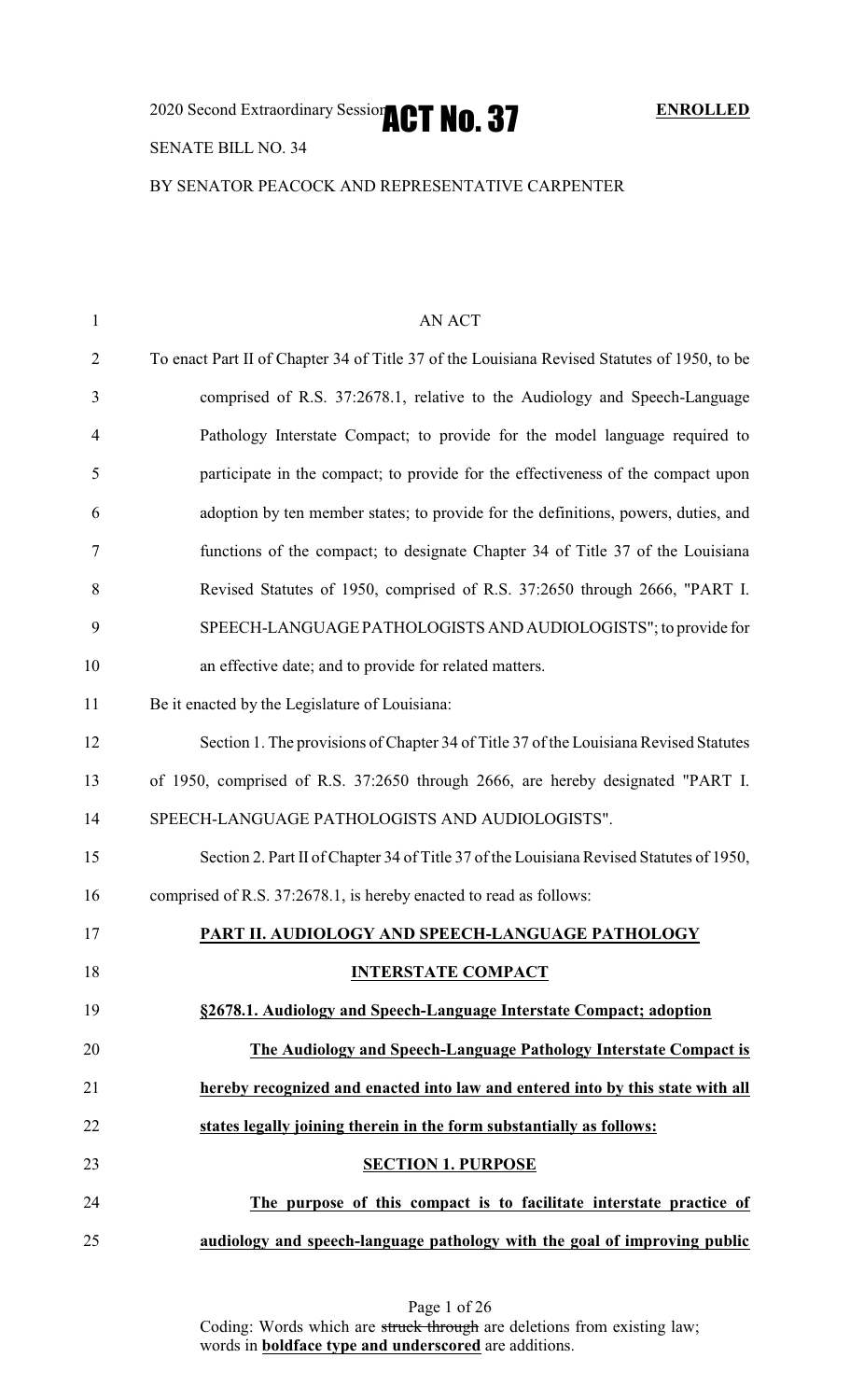| $\mathbf{1}$   | access to audiology and speech-language pathology services. The practice of        |
|----------------|------------------------------------------------------------------------------------|
| $\overline{2}$ | audiology and speech-language pathology occurs in the state where the patient,     |
| 3              | client, or student is located at the time of the patient, client, or student's     |
| $\overline{4}$ | encounter. The compact preserves the regulatory authority of states to protect     |
| 5              | public health and safety through the current system of state licensure.            |
| 6              | This compact is designed to achieve the following objectives:                      |
| 7              | (1) Increase public access to audiology and speech-language pathology              |
| 8              | services by providing for the mutual recognition of other member state licenses.   |
| 9              | (2) Enhance the states' ability to protect the public's health and safety.         |
| 10             | (3) Encourage the cooperation of member states in regulating multistate            |
| 11             | audiology and speech-language pathology practice.                                  |
| 12             | (4) Support spouses of relocating active duty military personnel.                  |
| 13             | (5) Enhance the exchange of licensure, investigative, and disciplinary             |
| 14             | information between member states.                                                 |
| 15             | (6) Allow a remote state to hold a provider of services with a compact             |
| 16             | privilege in that state accountable to that state's practice standards.            |
| 17             | (7) Allow for the use of telehealth technology to facilitate increased             |
| 18             | access to audiology and speech-language pathology services.                        |
| 19             | <b>SECTION 2. DEFINITIONS</b>                                                      |
| 20             | As used in this compact, and except as otherwise provided, the following           |
| 21             | definitions shall apply:                                                           |
| 22             | A. "Active duty military" means full-time duty status in the active                |
| 23             | uniformed service of the United States, including members of the National          |
| 24             | Guard and Reserve on active duty orders pursuant to 10 U.S.C. Section 1209         |
| 25             | and 1211.                                                                          |
| 26             | B. "Adverse action" means any administrative, civil, equitable or                  |
| 27             | criminal action permitted by a state's laws which is imposed by a licensing        |
| 28             | board or other authority against an audiologist or speech-language pathologist,    |
| 29             | including actions against an individual's license or privilege to practice such as |
| 30             | revocation, suspension, probation, monitoring of the licensee, or restriction on   |
|                |                                                                                    |

Page 2 of 26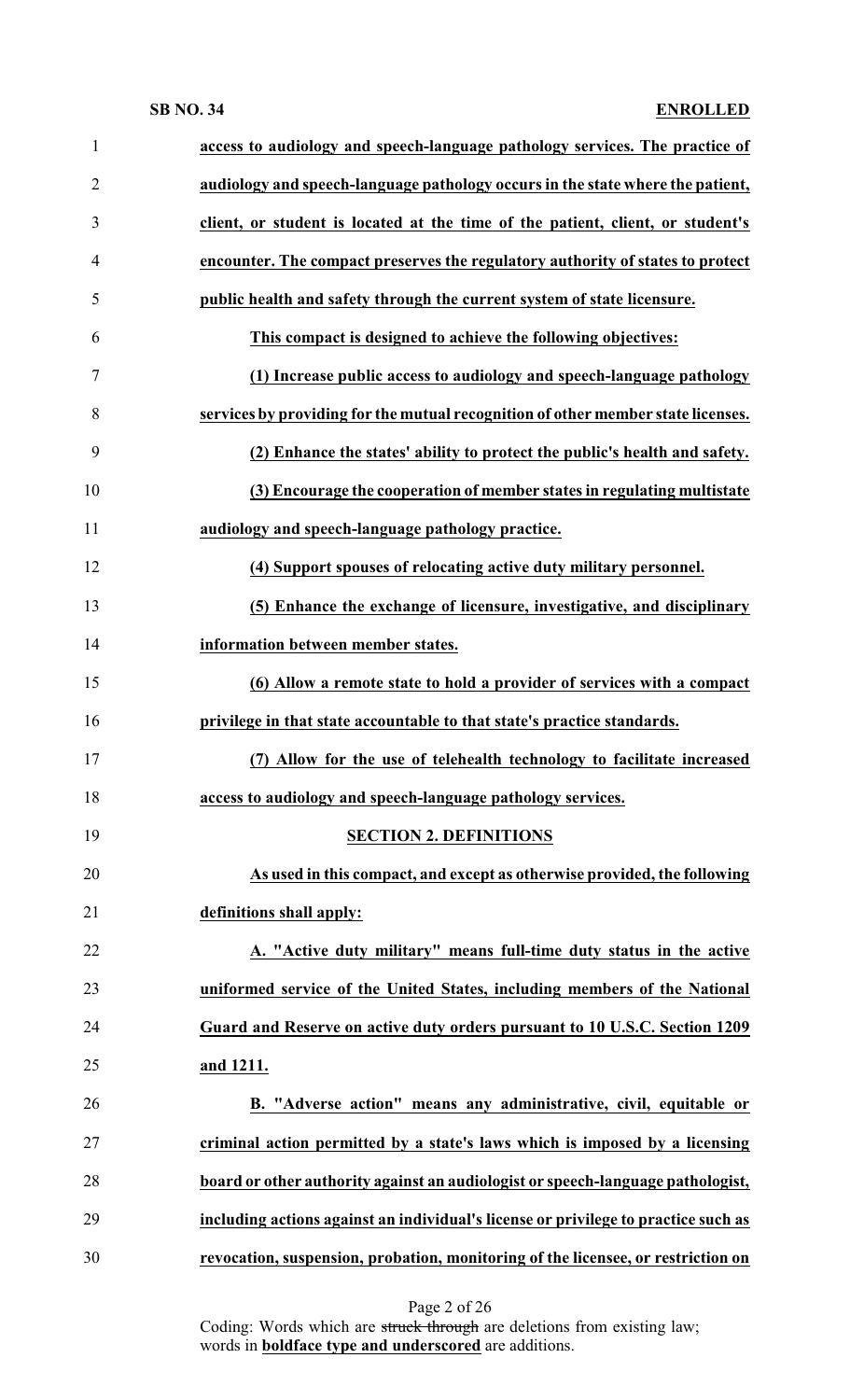| $\mathbf{1}$   | the licensee's practice.                                                             |
|----------------|--------------------------------------------------------------------------------------|
| $\overline{2}$ | C. "Alternative program" means a nondisciplinary monitoring process                  |
| 3              | approved by an audiology or speech-language pathology licensing board to             |
| $\overline{4}$ | address impaired practitioners.                                                      |
| 5              | D. "Audiologist" means an individual who is licensed by a state to                   |
| 6              | practice audiology.                                                                  |
| 7              | E. "Audiology" means the care and services provided by a licensed                    |
| 8              | audiologist as set forth in the member state's statutes and rules.                   |
| 9              | F. "Audiology and Speech-Language Pathology Compact Commission"                      |
| 10             | or "Commission" means the national administrative body whose membership              |
| 11             | consists of all states that have enacted the compact.                                |
| 12             | G. "Audiology and speech-language pathology licensing board,"                        |
| 13             | "audiology licensing board," "speech-language pathology licensing board," or         |
| 14             | "licensing board" means the agency of a state that is responsible for the            |
| 15             | licensing and regulation of audiologists or speech-language pathologists.            |
| 16             | H. "Compact privilege" means the authorization granted by a remote                   |
| 17             | state to allow a licensee from another member state to practice as an audiologist    |
| 18             | or speech-language pathologist in the remote state under its laws and rules. The     |
| 19             | practice of audiology or speech-language pathology occurs in the member state        |
| 20             | where the patient, client, or student is located at the time of the patient, client, |
| 21             | or student's encounter.                                                              |
| 22             | I. "Current significant investigative information" means investigative               |
| 23             | information that a licensing board, after an inquiry or investigation that           |
| 24             | includes notification and an opportunity for the audiologist or speech-language      |
| 25             | pathologist to respond, if required by state law, has reason to believe is not       |
| 26             | groundless and, if proved true, would indicate more than a minor infraction.         |
| 27             | J. "Data system" means a repository of information about licensees,                  |
| 28             | including but not limited to continuing education, examination, licensure,           |
| 29             | investigative, compact privilege, and adverse action.                                |
| 30             | K. "Encumbered license" means a license in which an adverse action                   |

Page 3 of 26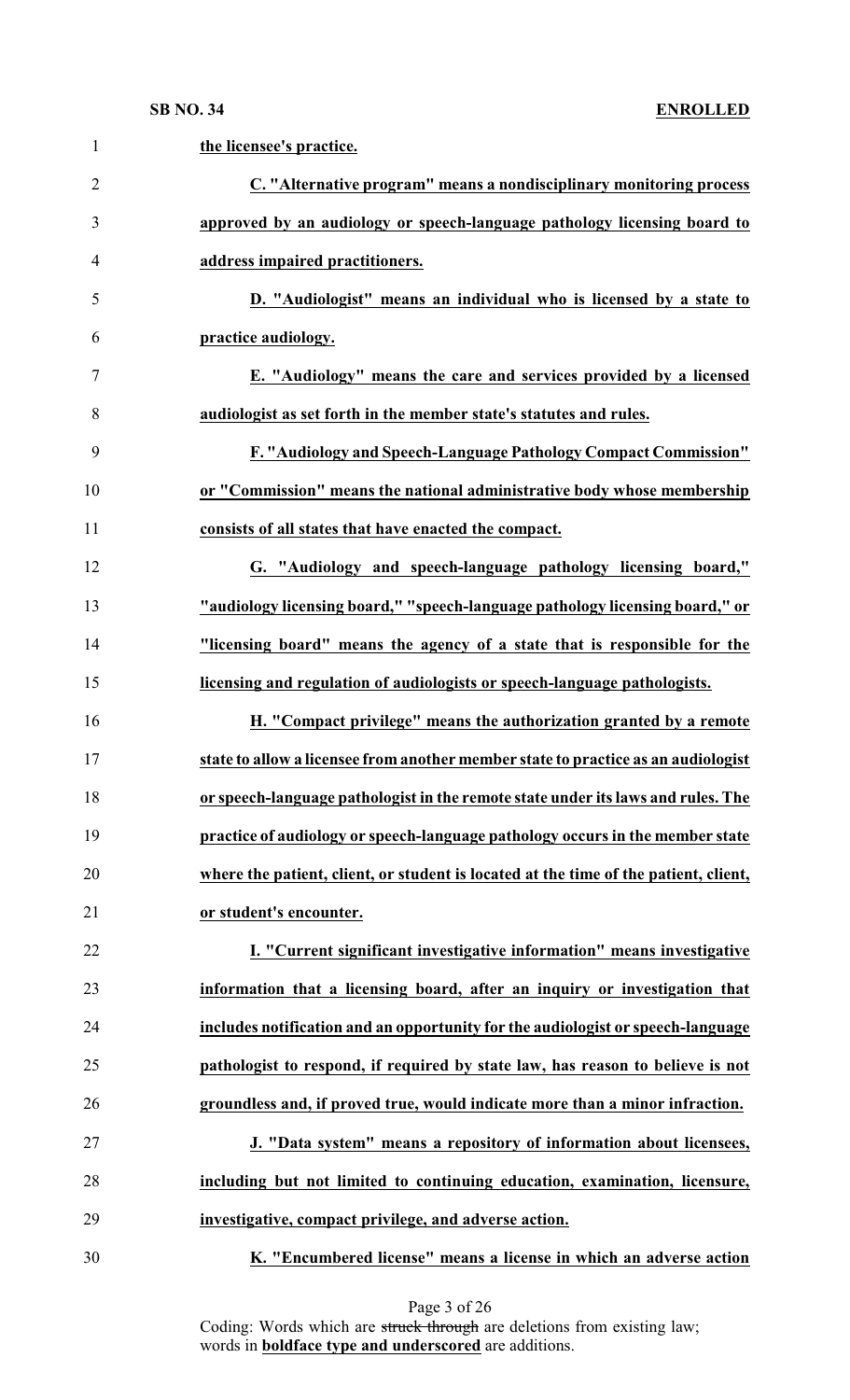| $\mathbf{1}$   | restricts the practice of audiology or speech-language pathology by the licensee |
|----------------|----------------------------------------------------------------------------------|
| $\overline{2}$ | and said adverse action has been reported to the National Practitioners Data     |
| 3              | <b>Bank (NPDB).</b>                                                              |
| $\overline{4}$ | L. "Executive Committee" means a group of directors elected or                   |
| 5              | appointed to act on behalf of, and within the powers granted to them by, the     |
| 6              | commission.                                                                      |
| $\overline{7}$ | M. "Home state" means the member state that is the licensee's primary            |
| 8              | state of residence.                                                              |
| 9              | N. "Impaired practitioner" means individuals whose professional                  |
| 10             | practice is adversely affected by substance abuse, addiction, or other           |
| 11             | health-related conditions.                                                       |
| 12             | O. "Licensee" means an individual who currently holds an authorization           |
| 13             | from the state licensing board to practice as an audiologist or speech-language  |
| 14             | pathologist.                                                                     |
| 15             | P. "Member state" means a state that has enacted the compact.                    |
| 16             | Q. "Privilege to practice" means a legal authorization permitting the            |
| 17             | practice of audiology or speech-language pathology in a remote state.            |
| 18             | R. "Remote state" means a member state other than the home state                 |
| 19             | where a licensee is exercising or seeking to exercise the compact privilege.     |
| 20             | S. "Rule" means a regulation, principle, or directive promulgated by the         |
| 21             | commission that has the force of law.                                            |
| 22             | T. "Single-state license" means an audiology or speech-language                  |
| 23             | pathology license issued by a member state that authorizes practice only within  |
| 24             | the issuing state and does not include a privilege to practice in any other      |
| 25             | member state.                                                                    |
| 26             | U. "Speech-language pathologist" means an individual who is licensed             |
| 27             | by a state to practice speech-language pathology.                                |
| 28             | V. "Speech-language pathology" means the care and services provided              |
| 29             | by a licensed speech-language pathologist as set forth in the member state's     |
| 30             | statutes and rules.                                                              |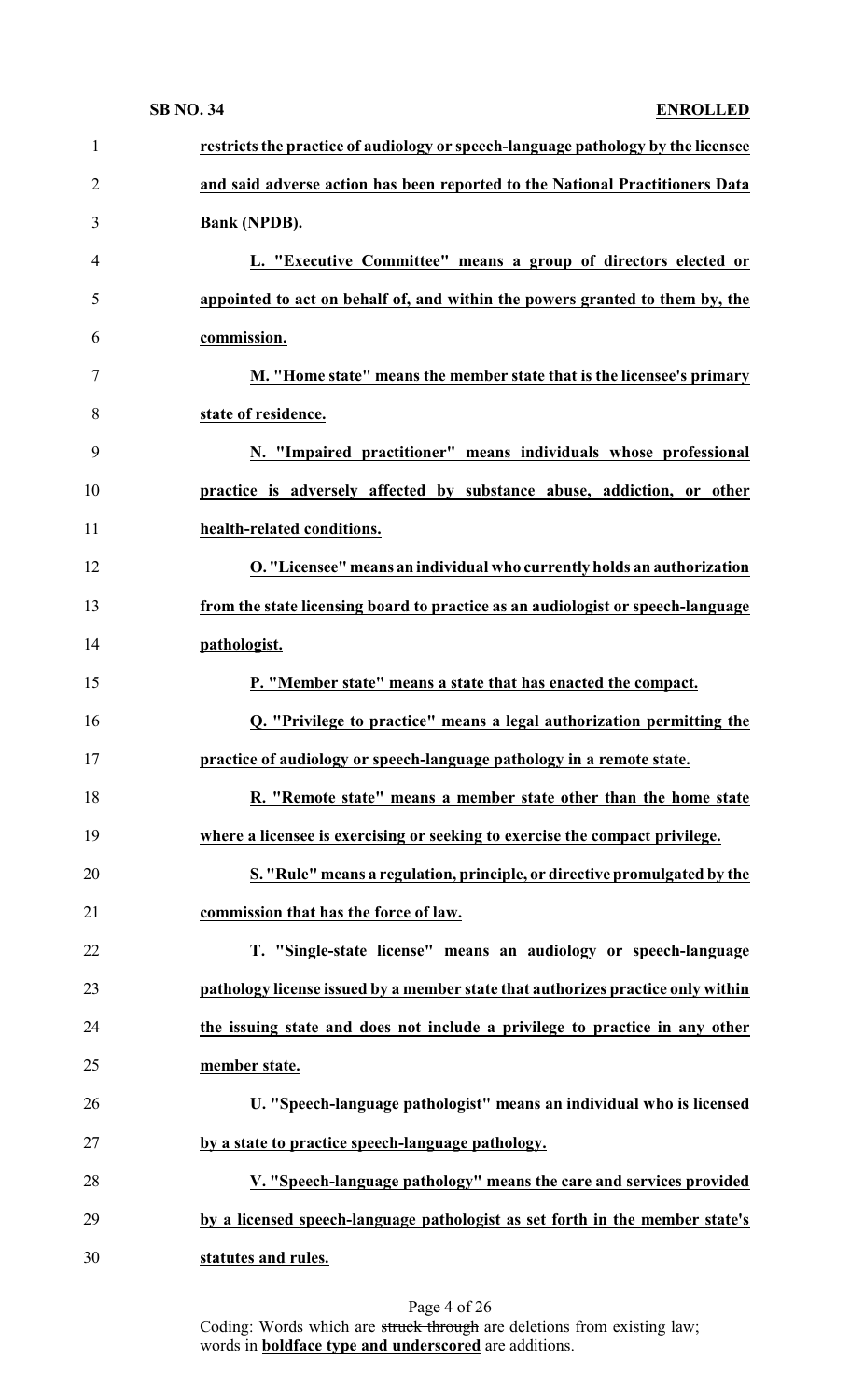| $\mathbf{1}$   | W. "State" means any state, commonwealth, district, or territory of the                   |
|----------------|-------------------------------------------------------------------------------------------|
| $\overline{2}$ | United States of America that regulates the practice of audiology and                     |
| 3              | speech-language pathology.                                                                |
| $\overline{4}$ | X. "State practice laws" means a member state's laws, rules, and                          |
| 5              | regulations that govern the practice of audiology or speech-language pathology,           |
| 6              | define the scope of audiology or speech-language pathology practice, and create           |
| $\tau$         | the methods and grounds for imposing discipline.                                          |
| 8              | Y. "Telehealth" means the application of telecommunication technology                     |
| 9              | to deliver audiology or speech-language pathology services at a distance for              |
| 10             | assessment, intervention, or consultation.                                                |
| 11             | <b>SECTION 3. STATE PARTICIPATION IN THE COMPACT</b>                                      |
| 12             | A. A license issued to an audiologist or speech-language pathologist by                   |
| 13             | a home state to a resident in that state shall be recognized by each member state         |
| 14             | as authorizing an audiologist or speech-language pathologist to practice                  |
| 15             | audiology or speech-language pathology, under a privilege to practice, in each            |
| 16             | member state where the licensee obtains such privilege.                                   |
| 17             | B. A state must implement or utilize procedures for considering the                       |
| 18             | criminal history records of applicants for initial privilege to practice. These           |
| 19             | the submission<br>procedures<br>shall<br>include<br>of fingerprints<br>other<br><b>or</b> |
| 20             | biometric-based information by applicants for the purpose of obtaining an                 |
| 21             | applicant's criminal history record information from the Federal Bureau of                |
| 22             | Investigation and the agency responsible for retaining that state's criminal              |
| 23             | records.                                                                                  |
| 24             | (1) A member state must fully implement a criminal background check                       |
| 25             | requirement, within a timeframe established by rule, by receiving the results of          |
| 26             | the Federal Bureau of Investigation record search on criminal background                  |
| 27             | checks and use the results in making licensure decisions.                                 |
| 28             | (2) Communication between a member state, the Commission, and                             |
| 29             | among member states regarding the verification of eligibility for licensure               |
| 30             | through the Compact shall not include any information received from the                   |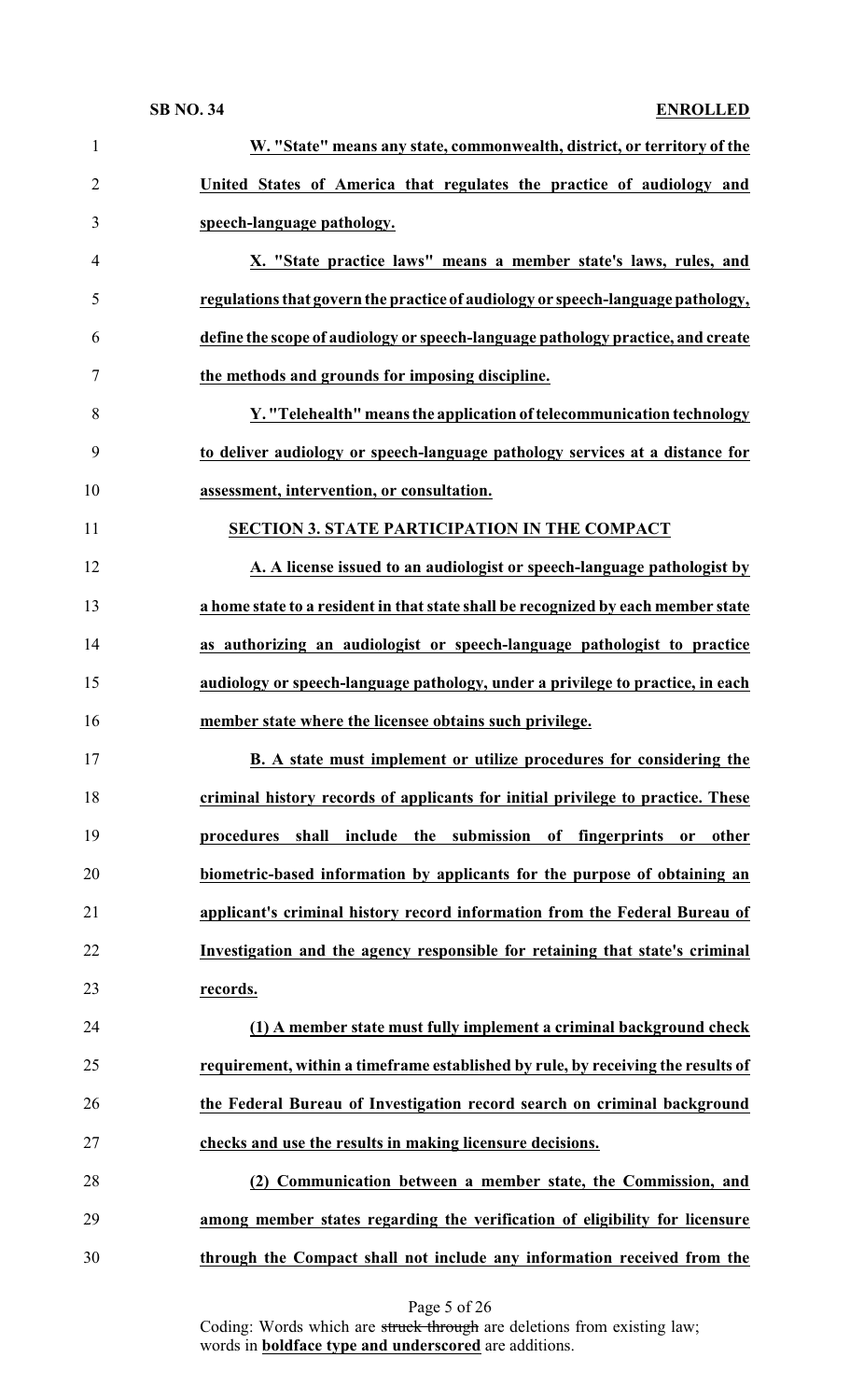| $\mathbf{1}$   | Federal Bureau of Investigation relating to a federal criminal records check       |
|----------------|------------------------------------------------------------------------------------|
| $\overline{2}$ | performed by a member state under Public Law 92-544.                               |
| 3              | C. Upon application for a privilege to practice, the licensing board in the        |
| $\overline{4}$ | issuing remote state shall ascertain, through the data system, whether the         |
| 5              | applicant has ever held, or is the holder of, a license issued by any other state, |
| 6              | whether there are any encumbrances on any license or privilege to practice held    |
| 7              | by the applicant, whether any adverse action has been taken against any license    |
| 8              | or privilege to practice held by the applicant.                                    |
| 9              | D. Each member state shall require an applicant to obtain or retain a              |
| 10             | license in the home state and meet the home state's qualifications for licensure   |
| 11             | or renewal of licensure, as well as, all other applicable state laws.              |
| 12             | <b>E. For an audiologist:</b>                                                      |
| 13             | (1) Must meet one of the following educational requirements:                       |
| 14             | (a) On or before December 31, 2007, has graduated with a master's                  |
| 15             | degree or doctorate in audiology, or equivalent degree regardless of degree        |
| 16             | name, from a program that is accredited by an accrediting agency recognized        |
| 17             | by the Council for Higher Education Accreditation, or its successor, or by the     |
| 18             | United States Department of Education and operated by a college or university      |
| 19             | accredited by a regional or national accrediting organization recognized by the    |
| 20             | board.                                                                             |
| 21             | (b) On or after January 1, 2008, has graduated with a Doctoral degree              |
| 22             | in audiology, or equivalent degree, regardless of degree name, from a program      |
| 23             | that is accredited by an accrediting agency recognized by the Council for          |
| 24             | Higher Education Accreditation, or its successor, or by the United States          |
| 25             | Department of Education and operated by a college or university accredited by      |
| 26             | a regional or national accrediting organization recognized by the board.           |
| 27             | (c) Has graduated from an audiology program that is housed in an                   |
| 28             | institution of higher education outside of the United States (a) for which the     |
| 29             | program and institution have been approved by the authorized accrediting body      |
| 30             | in the applicable country and (b) the degree program has been verified by an       |

Page 6 of 26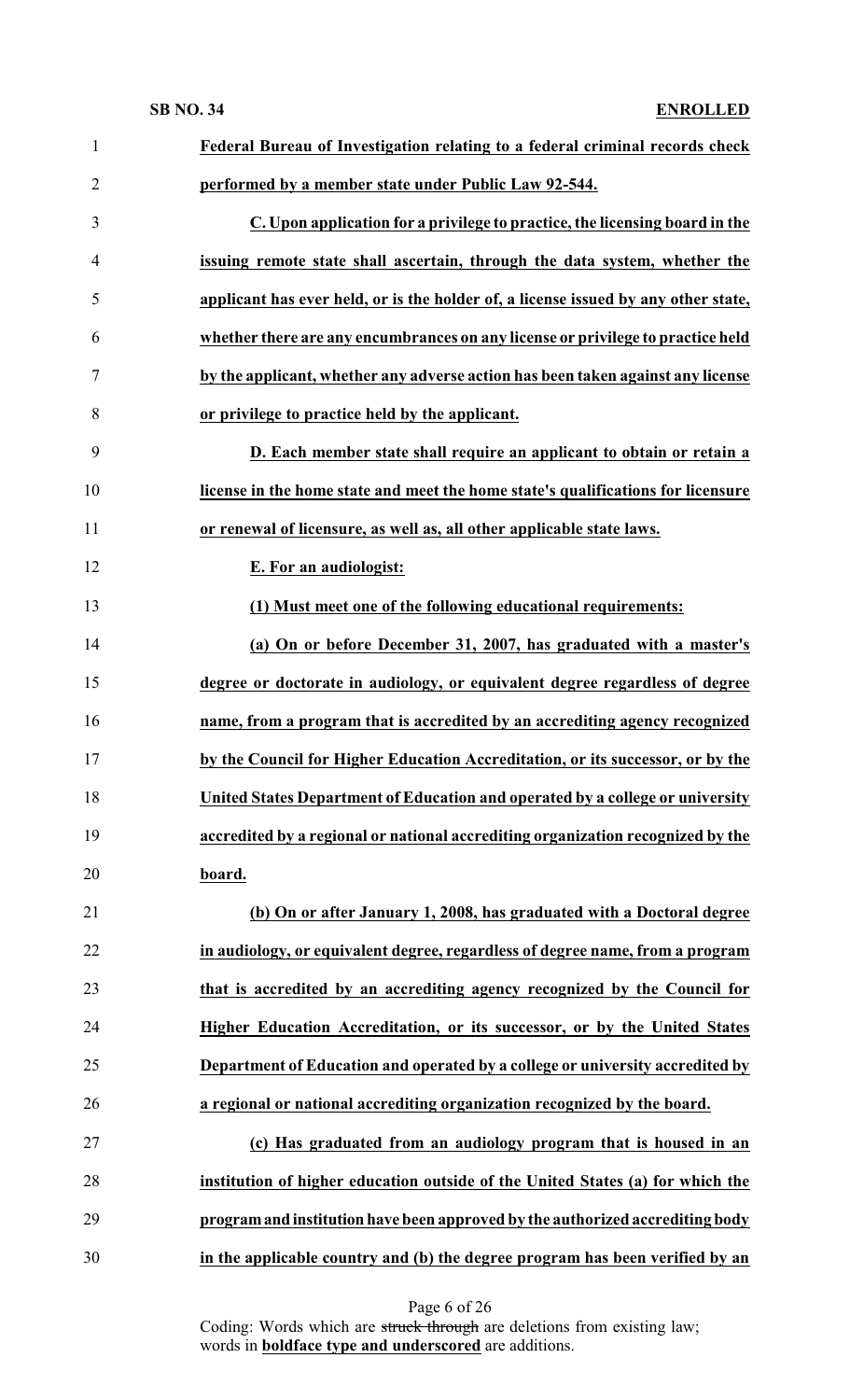| $\mathbf{1}$   | independent credentials review agency to be comparable to a state licensing       |
|----------------|-----------------------------------------------------------------------------------|
| $\overline{2}$ | board-approved program.                                                           |
| 3              | (2) Has completed a supervised clinical practicum experience from an              |
| $\overline{4}$ | accredited educational institution or its cooperating programs as required by     |
| 5              | the board.                                                                        |
| 6              | (3) Has successfully passed a national examination approved by the                |
| 7              | Commission.                                                                       |
| 8              | (4) Holds an active, unencumbered license.                                        |
| 9              | (5) Has not been convicted or found guilty, and has not entered into an           |
| 10             | agreed disposition, of a felony related to the practice of audiology, under       |
| 11             | applicable state or federal criminal law.                                         |
| 12             | (6) Has a valid United States Social Security or National Practitioner            |
| 13             | <b>Identification number.</b>                                                     |
| 14             | F. For a speech-language pathologist:                                             |
| 15             | (1) Must meet one of the following educational requirements:                      |
| 16             | (a) Has graduated with a master's degree from a speech-language                   |
| 17             | pathology program that is accredited by an organization recognized by the         |
| 18             | United States Department of Education and operated by a college or university     |
| 19             | accredited by a regional or national accrediting organization recognized by the   |
| 20             | board.                                                                            |
| 21             | (b) Has graduated from a speech-language pathology program that is                |
| 22             | housed in an institution of higher education outside of the United States (a) for |
| 23             | which the program and institution have been approved by the authorized            |
| 24             | accrediting body in the applicable country and (b) the degree program has been    |
| 25             | verified by an independent credentials review agency to be comparable to a        |
| 26             | state licensing board-approved program.                                           |
| 27             | (2) Has completed a supervised clinical practicum experience from an              |
| 28             | educational institution or its cooperating programs as required by the            |
| 29             | Commission.                                                                       |
|                |                                                                                   |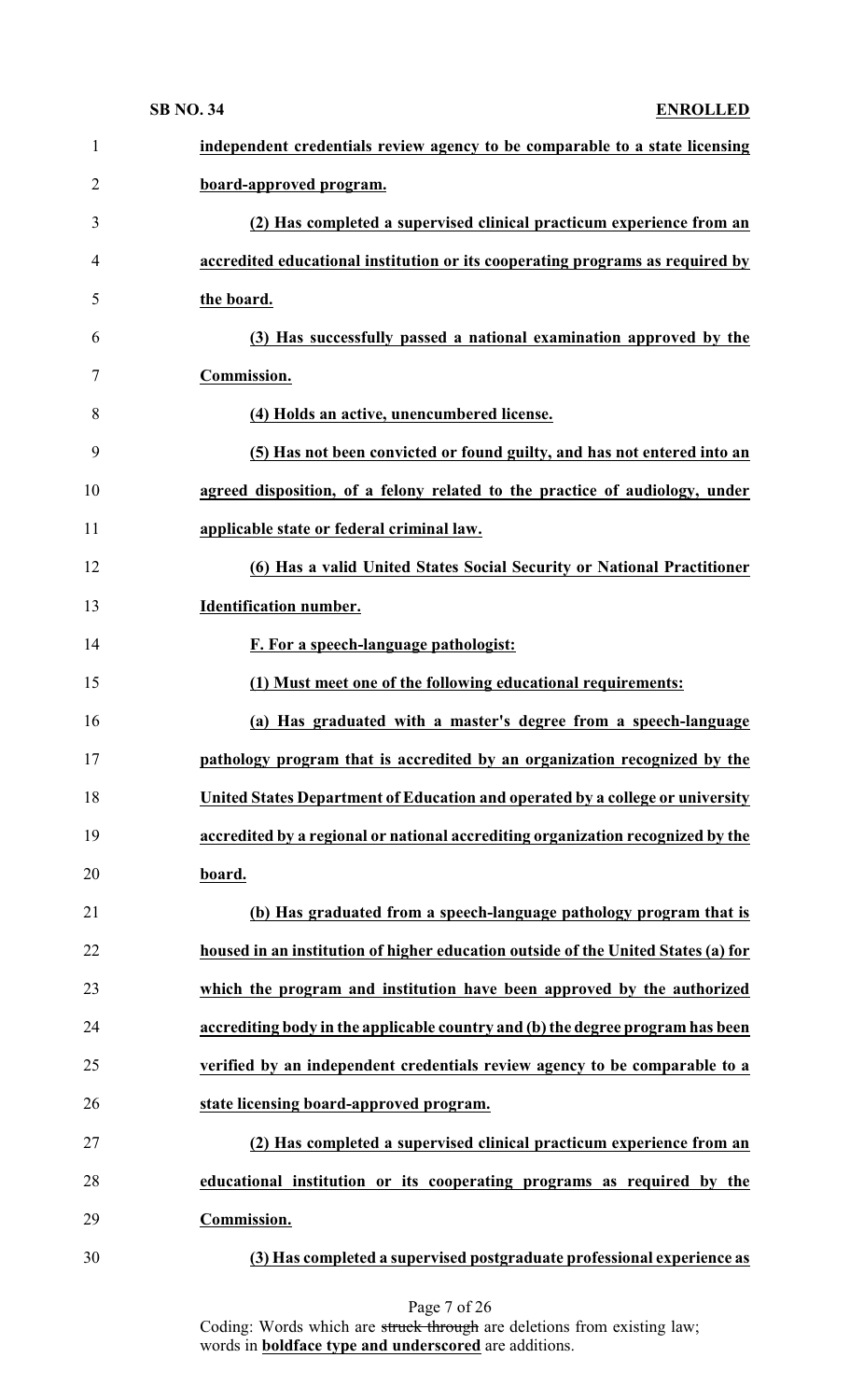| $\mathbf{1}$   | required by the Commission.                                                        |
|----------------|------------------------------------------------------------------------------------|
| $\overline{2}$ | (4) Has successfully passed a national examination approved by the                 |
| 3              | Commission.                                                                        |
| 4              | (5) Holds an active, unencumbered license.                                         |
| 5              | (6) Has not been convicted or found guilty, and has not entered into an            |
| 6              | agreed disposition, of a felony related to the practice of speech-language         |
| 7              | pathology, under applicable state or federal criminal law.                         |
| 8              | (7) Has a valid United States Social Security or National Practitioner             |
| 9              | <b>Identification number.</b>                                                      |
| 10             | G. The privilege to practice is derived from the home state license.               |
| 11             | H. An audiologist or speech-language pathologist practicing in a member            |
| 12             | state must comply with the state practice laws of the state in which the client is |
| 13             | located at the time service is provided. The practice of audiology and             |
| 14             | speech-language pathology shall include all audiology and speech-language          |
| 15             | pathology practice as defined by the state practice laws of the member state in    |
| 16             | which the client is located. The practice of audiology and speech-language         |
| 17             | pathology in a member state under a privilege to practice shall subject an         |
| 18             | audiologist or speech-language pathologist to the jurisdiction of the licensing    |
| 19             | board, the courts, and the laws of the member state in which the client is located |
| 20             | at the time service is provided.                                                   |
| 21             | I. Individuals not residing in a member state shall continue to be able to         |
| 22             | apply for a member state's single-state license as provided under the laws of      |
| 23             | each member state. However, the single-state license granted to these              |
| 24             | individuals shall not be recognized as granting the privilege to practice          |
| 25             | audiology or speech-language pathology in any other member state. Nothing in       |
| 26             | this compact shall affect the requirements established by a member state for the   |
| 27             | issuance of a single-state license.                                                |
| 28             | J. Member states may charge a fee for granting a compact privilege.                |
| 29             | K. Member states must comply with the bylaws and rules and                         |
| 30             | regulations of the commission.                                                     |
|                |                                                                                    |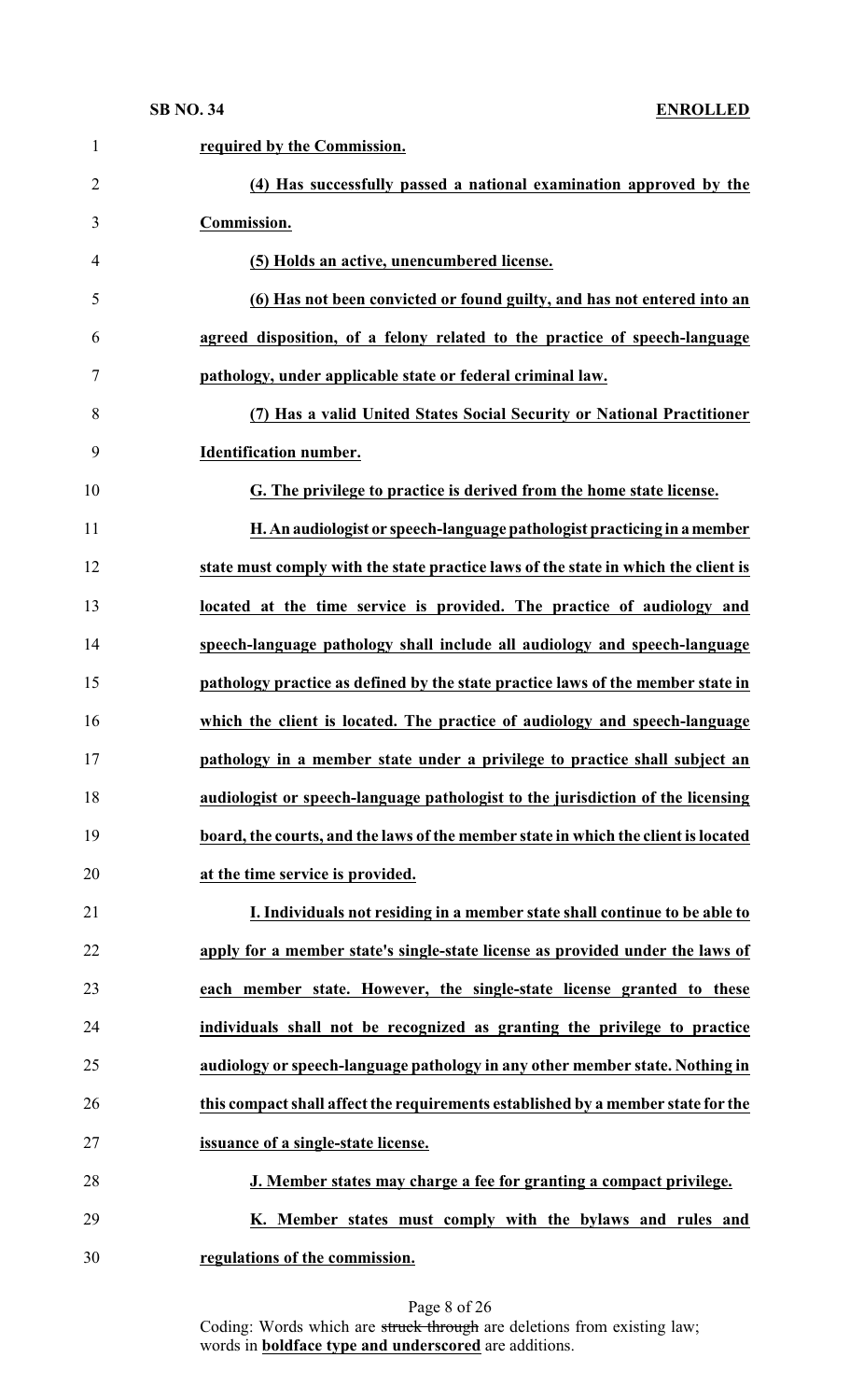| $\mathbf{1}$   | <b>SECTION 4. COMPACT PRIVILEGE</b>                                             |
|----------------|---------------------------------------------------------------------------------|
| $\overline{2}$ | A. To exercise the compact privilege under the terms and provisions of          |
| 3              | the compact, the audiologist or speech-language pathologist shall:              |
| 4              | (1) Hold an active license in the home state.                                   |
| 5              | (2) Have no encumbrance on any state license.                                   |
| 6              | (3) Be eligible for a compact privilege in any member state in accordance       |
| 7              | with Section 3.                                                                 |
| 8              | (4) Have not had any adverse action against any license or compact              |
| 9              | privilege within the previous two years from date of application.               |
| 10             | (5) Notify the commission that the licensee is seeking the compact              |
| 11             | privilege within a remote state or states.                                      |
| 12             | (6) Pay any applicable fees, including any state fee, for the compact           |
| 13             | privilege.                                                                      |
| 14             | (7) Report to the commission adverse action taken by any nonmember              |
| 15             | state within thirty days from the date the adverse action is taken.             |
| 16             | B. For the purposes of the compact privilege, an audiologist or                 |
| 17             | speech-language pathologist shall only hold one home state license at a time    |
| 18             | C. Except as provided in Section 6, if an audiologist or speech-language        |
| 19             | pathologist changes primary state of residence by moving between two-member     |
| 20             | states, the audiologist or speech-language pathologist must apply for licensure |
| 21             | in the new home state, and the license issued by the prior home state shall be  |
| 22             | deactivated in accordance with applicable rules adopted by the commission.      |
| 23             | D. The audiologist or speech-language pathologist may apply for                 |
| 24             | licensure in advance of a change in primary state of residence.                 |
| 25             | E. A license shall not be issued by the new home state until the                |
| 26             | audiologist or speech-language pathologist provides satisfactory evidence of a  |
| 27             | change in primary state of residence to the new home state and satisfies all    |
| 28             | applicable requirements to obtain a license from the new home state.            |
| 29             | F. If an audiologist or speech-language pathologist changes primary state       |
| 30             | of residence by moving from a member state to a nonmember state, the license    |

### Page 9 of 26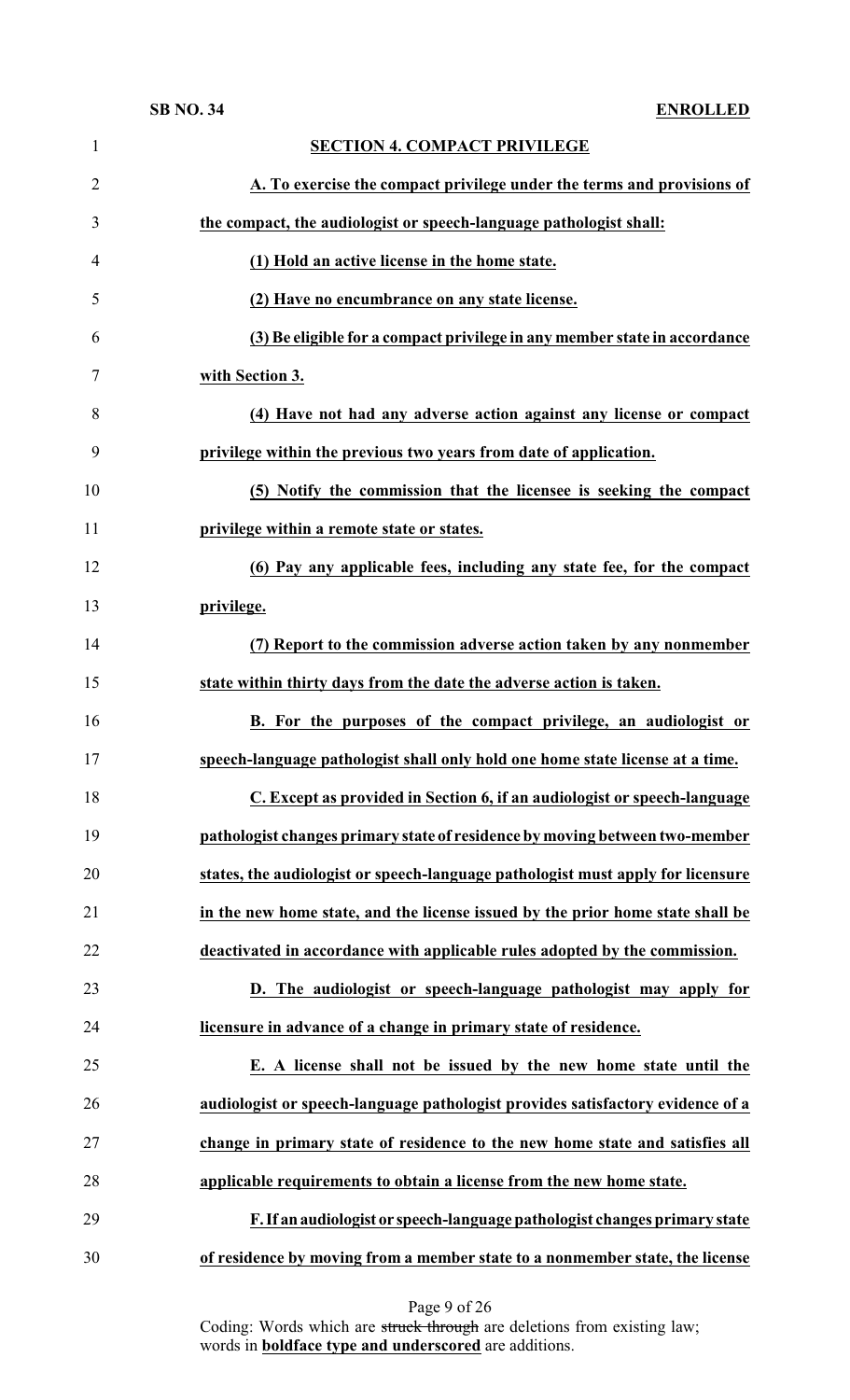| $\mathbf{1}$   | issued by the prior home state shall convert to a single-state license, valid only |
|----------------|------------------------------------------------------------------------------------|
| $\overline{2}$ | in the former home state.                                                          |
| 3              | G. The compact privilege is valid until the expiration date of the home            |
| $\overline{4}$ | state license. The licensee must comply with the requirements of Section 4A to     |
| 5              | maintain the compact privilege in the remote state.                                |
| 6              | H. A licensee providing audiology or speech-language pathology services            |
| 7              | in a remote state under the compact privilege shall function within the laws and   |
| 8              | regulations of the remote state.                                                   |
| 9              | I. A licensee providing audiology or speech-language pathology services            |
| 10             | in a remote state is subject to that state's regulatory authority. A remote state  |
| 11             | may, in accordance with due process and that state's laws, remove a licensee's     |
| 12             | compact privilege in the remote state for a specific period of time, impose fines, |
| 13             | and take any other necessary actions to protect the health and safety of its       |
| 14             | citizens.                                                                          |
| 15             | J. If a home state license is encumbered, the licensee shall lose the              |
| 16             | compact privilege in any remote state until the following occur:                   |
| 17             | (1) The home state license is no longer encumbered.                                |
| 18             | (2) Two years have elapsed from the date of the adverse action.                    |
| 19             | K. Once an encumbered license in the home state is restored to good                |
| 20             | standing, the licensee must meet the requirements of Section 4A to obtain a        |
| 21             | compact privilege in any remote state.                                             |
| 22             | L. Once the requirements of Section 4J have been met, the licensee must            |
| 23             | meet the requirements in Section 4A to obtain a compact privilege in a remote      |
| 24             | state.                                                                             |
| 25             | <b>SECTION 5. COMPACT PRIVILEGE TO</b>                                             |
| 26             | <b>PRACTICE TELEHEALTH</b>                                                         |
| 27             | Member states shall recognize the right of an audiologist or                       |
| 28             | speech-language pathologist, licensed by a home state in accordance with           |
| 29             | Section 3 and under rules promulgated by the commission, to practice audiology     |
| 30             | or speech-language pathology in any member state via telehealth under a            |

Page 10 of 26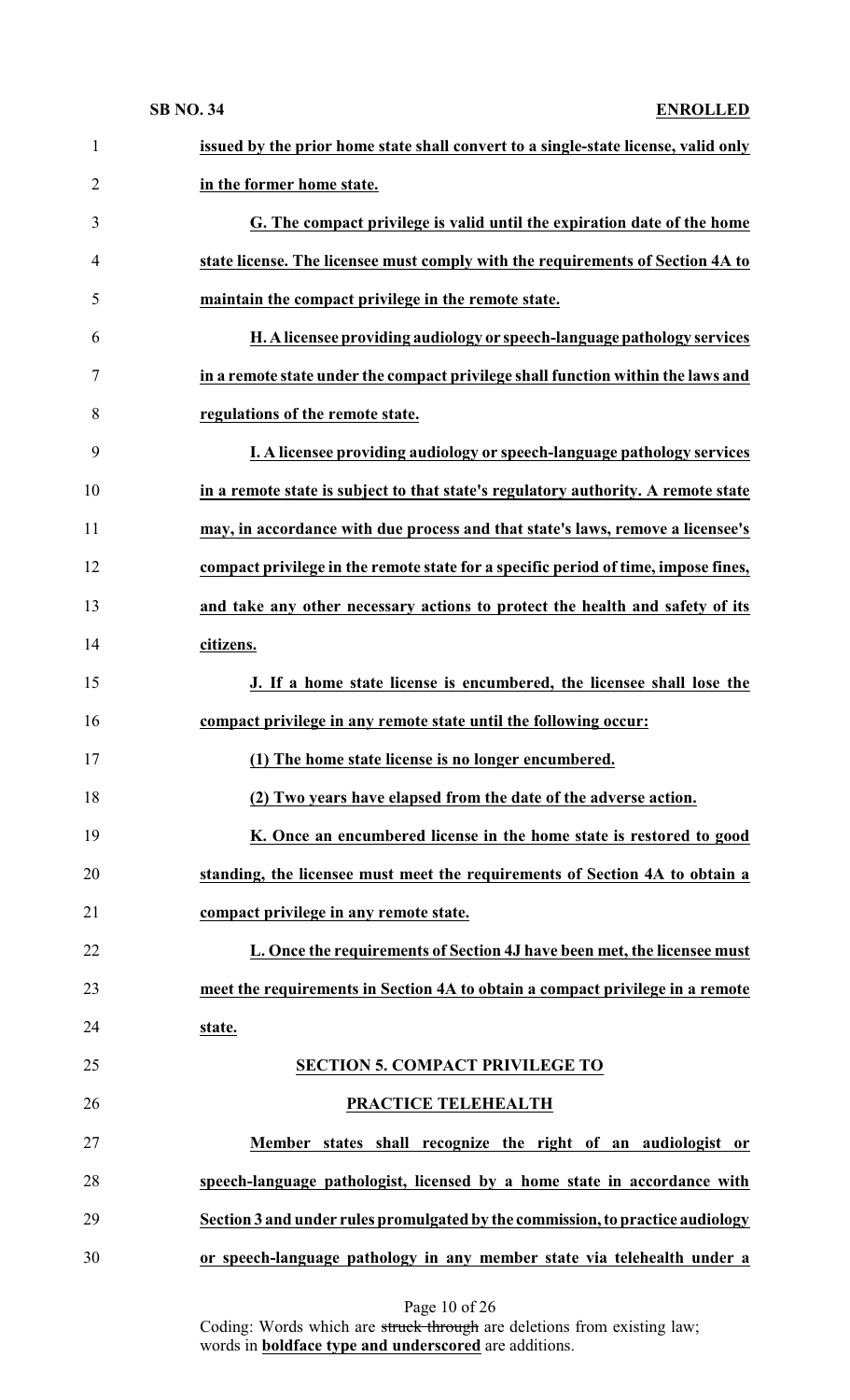| $\mathbf{1}$   | privilege to practice as provided in the compact and rules promulgated by the     |
|----------------|-----------------------------------------------------------------------------------|
| $\overline{2}$ | commission.                                                                       |
| 3              | <b>SECTION 6. ACTIVE DUTY MILITARY PERSONNEL</b>                                  |
| $\overline{4}$ | OR THEIR SPOUSES                                                                  |
| 5              | Active duty military personnel, or their spouses, shall designate a home          |
| 6              | state where the individual has a current license in good standing. The individual |
| 7              | may retain the home state designation during the period the service member is     |
| 8              | on active duty. Subsequent to designating a home state, the individual shall only |
| 9              | change their home state through application for licensure in the new state.       |
| 10             | <b>SECTION 7. ADVERSE ACTIONS</b>                                                 |
| 11             | A. In addition to the other powers conferred by state law, a remote state         |
| 12             | shall have the authority, in accordance with existing state due process law, to:  |
| 13             | (1) Take adverse action against an audiologist's or speech-language               |
| 14             | pathologist's privilege to practice within that member state.                     |
| 15             | (2) Issue subpoenas for both hearings and investigations that require the         |
| 16             | attendance and testimony of witnesses as well as the production of evidence.      |
| 17             | Subpoenas issued by a licensing board in a member state for the attendance and    |
| 18             | testimony of witnesses or the production of evidence from another member state    |
| 19             | shall be enforced in the latter state by any court of competent jurisdiction,     |
| 20             | according to the practice and procedure of that court applicable to subpoenas     |
| 21             | issued in proceedings pending before it. The issuing authority shall pay any      |
| 22             | witness fees, travel expenses, mileage, and other fees required by the service    |
| 23             | statutes of the state in which the witnesses or evidence are located.             |
| 24             | (3) Only the home state shall have the power to take adverse action               |
| 25             | against an audiologist's or speech-language pathologist's license issued by the   |
| 26             | home state.                                                                       |
| 27             | B. For purposes of taking adverse action, the home state shall give the           |
| 28             | same priority and effect to reported conduct received from a member state as      |
| 29             | it would if the conduct had occurred within the home state. In so doing, the      |
| 30             | home state shall apply its own state laws to determine appropriate action.        |

Page 11 of 26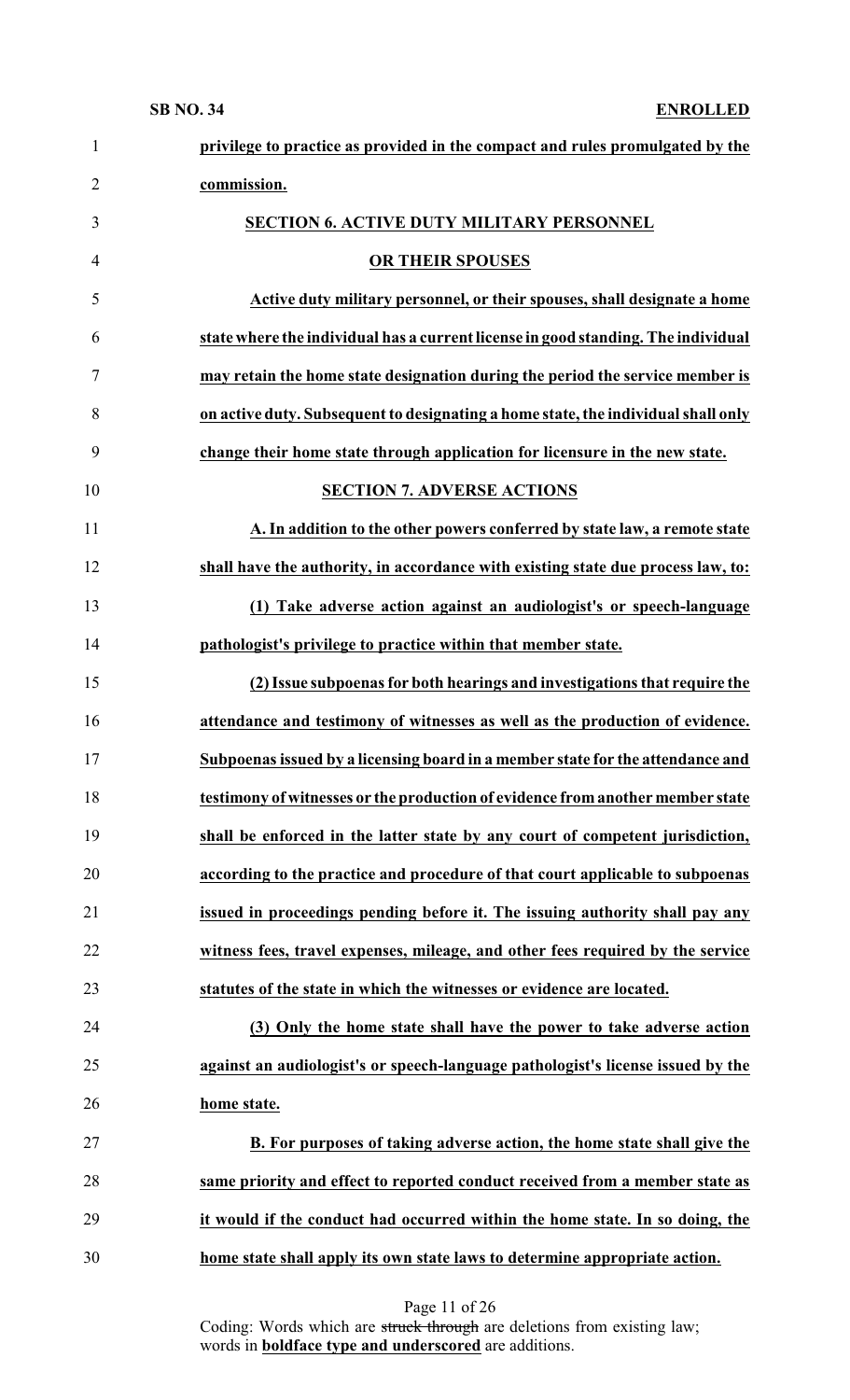| $\mathbf{1}$   | C. The home state shall complete any pending investigations of an                   |
|----------------|-------------------------------------------------------------------------------------|
| $\overline{2}$ | audiologist or speech-language pathologist who changes primary state of             |
| 3              | residence during the course of the investigations. The home state shall also have   |
| 4              | the authority to take appropriate action or actions and shall promptly report       |
| 5              | the conclusions of the investigations to the administrator of the data system. The  |
| 6              | administrator of the coordinated licensure information system shall promptly        |
| 7              | notify the new home state of any adverse actions.                                   |
| 8              | D. If otherwise permitted by state law, recover from the affected                   |
| 9              | audiologist or speech-language pathologist the costs of investigations and          |
| 10             | disposition of cases resulting from any adverse action taken against that           |
| 11             | audiologist or speech-language pathologist.                                         |
| 12             | E. Take adverse action based on the factual findings of the remote state,           |
| 13             | provided that the home state follows its own procedures for taking the adverse      |
| 14             | action.                                                                             |
| 15             | <b>F. Joint Investigations:</b>                                                     |
| 16             | (1) In addition to the authority granted to a member state by its                   |
| 17             | respective audiology or speech-language pathology practice act or other             |
| 18             | applicable state law, any member state may participate with other member            |
| 19             | states in joint investigations of licensees.                                        |
| 20             | (2) Member states shall share any investigative, litigation, or compliance          |
| 21             | materials in furtherance of any joint or individual investigation initiated under   |
| 22             | the compact.                                                                        |
| 23             | G. If adverse action is taken by the home state against an audiologist's            |
| 24             | or speech-language pathologist's license, the audiologist's or speech-language      |
| 25             | pathologist's privilege to practice in all other member states shall be deactivated |
| 26             | until all encumbrances have been removed from the state license. All home state     |
| 27             | disciplinary orders that impose adverse action against an audiologist's or          |
| 28             | speech-language pathologist's license shall include a statement that the            |
| 29             | audiologist's or speech-language pathologist's privilege to practice is deactivated |
| 30             | in all member states during the pendency of the order.                              |

Page 12 of 26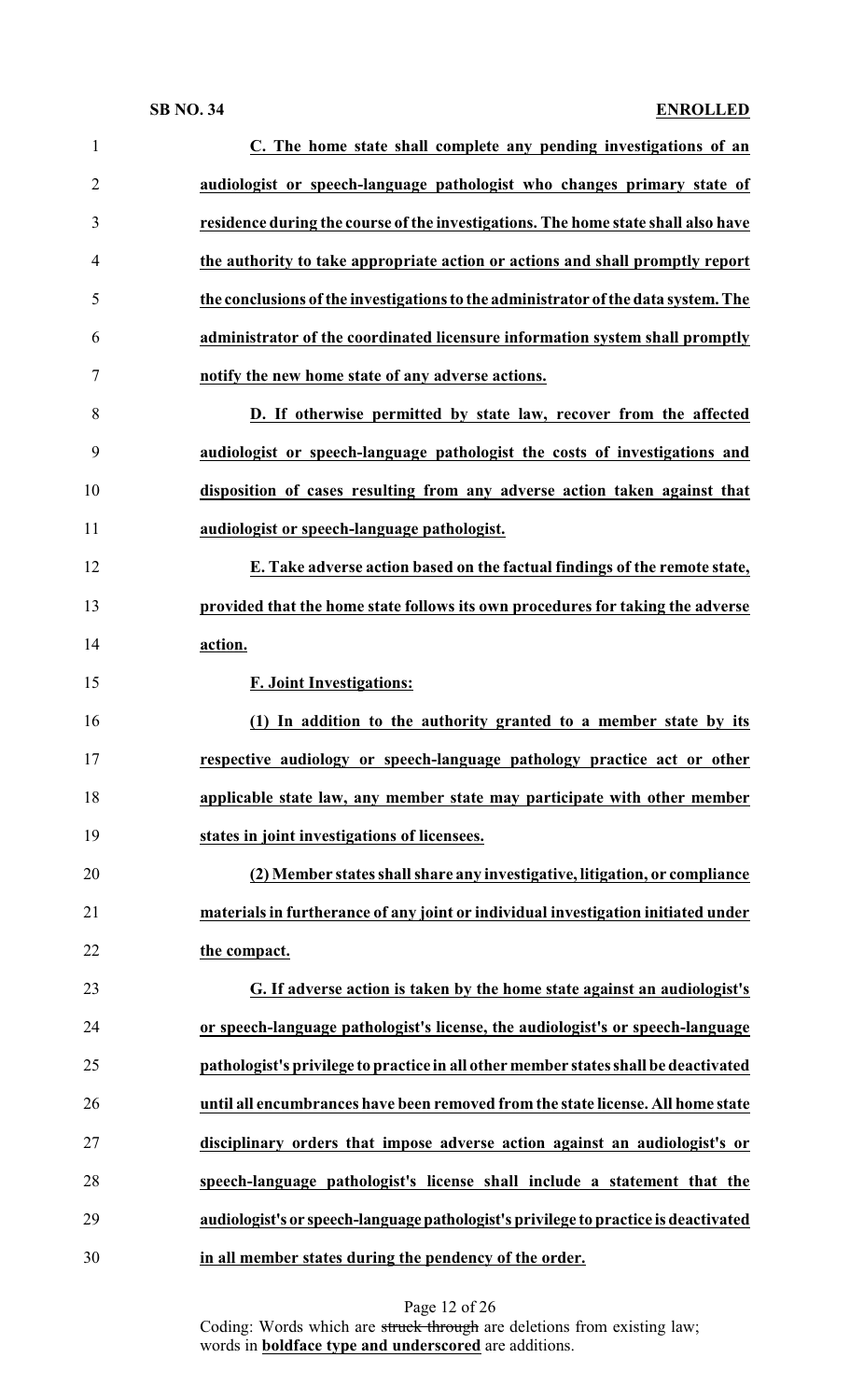| $\mathbf{1}$   | H. If a member state takes adverse action, it shall promptly notify the          |
|----------------|----------------------------------------------------------------------------------|
| $\overline{2}$ | administrator of the data system. The administrator of the data system shall     |
| 3              | promptly notify the home state of any adverse actions by remote states.          |
| $\overline{4}$ | I. Nothing in this compact shall override a member state's decision that         |
| 5              | participation in an alternative program may be used in lieu of adverse action.   |
| 6              | <b>SECTION 8. ESTABLISHMENT OF THE AUDIOLOGY</b>                                 |
| $\overline{7}$ | AND SPEECH-LANGUAGE PATHOLOGY COMPACT COMMISSION                                 |
| 8              | A. The compact member states hereby create and establish a joint public          |
| 9              | agency known as the Audiology and Speech-Language Pathology Compact              |
| 10             | <b>Commission:</b>                                                               |
| 11             | (1) The commission is an instrumentality of the compact states.                  |
| 12             | (2) Venue is proper and judicial proceedings by or against the                   |
| 13             | commission shall be brought solely and exclusively in a court of competent       |
| 14             | jurisdiction where the principal office of the commission is located. The        |
| 15             | commission may waive venue and jurisdictional defenses to the extent it adopts   |
| 16             | or consents to participate in alternative dispute resolution proceedings.        |
| 17             | (3) Nothing in this compact shall be construed to be a waiver of sovereign       |
| 18             | immunity.                                                                        |
| 19             | <b>B. Membership, Voting, and Meetings:</b>                                      |
| 20             | (1) Each member state shall have two delegates selected by that member           |
| 21             | state's licensing board. The delegates shall be current members of the licensing |
| 22             | board. One shall be an audiologist and one shall be a speech-language            |
| 23             | pathologist.                                                                     |
| 24             | (2) An additional five delegates, who are either a public member or              |
| 25             | board administrator from a state licensing board, shall be chosen by the         |
| 26             | executive committee from a pool of nominees provided by the commission           |
| 27             | at-large.                                                                        |
| 28             | (3) Any delegate may be removed or suspended from office as provided             |
| 29             | by the law of the state from which the delegate is appointed.                    |
| 30             | (4) The member state board shall fill any vacancy occurring on the               |

Page 13 of 26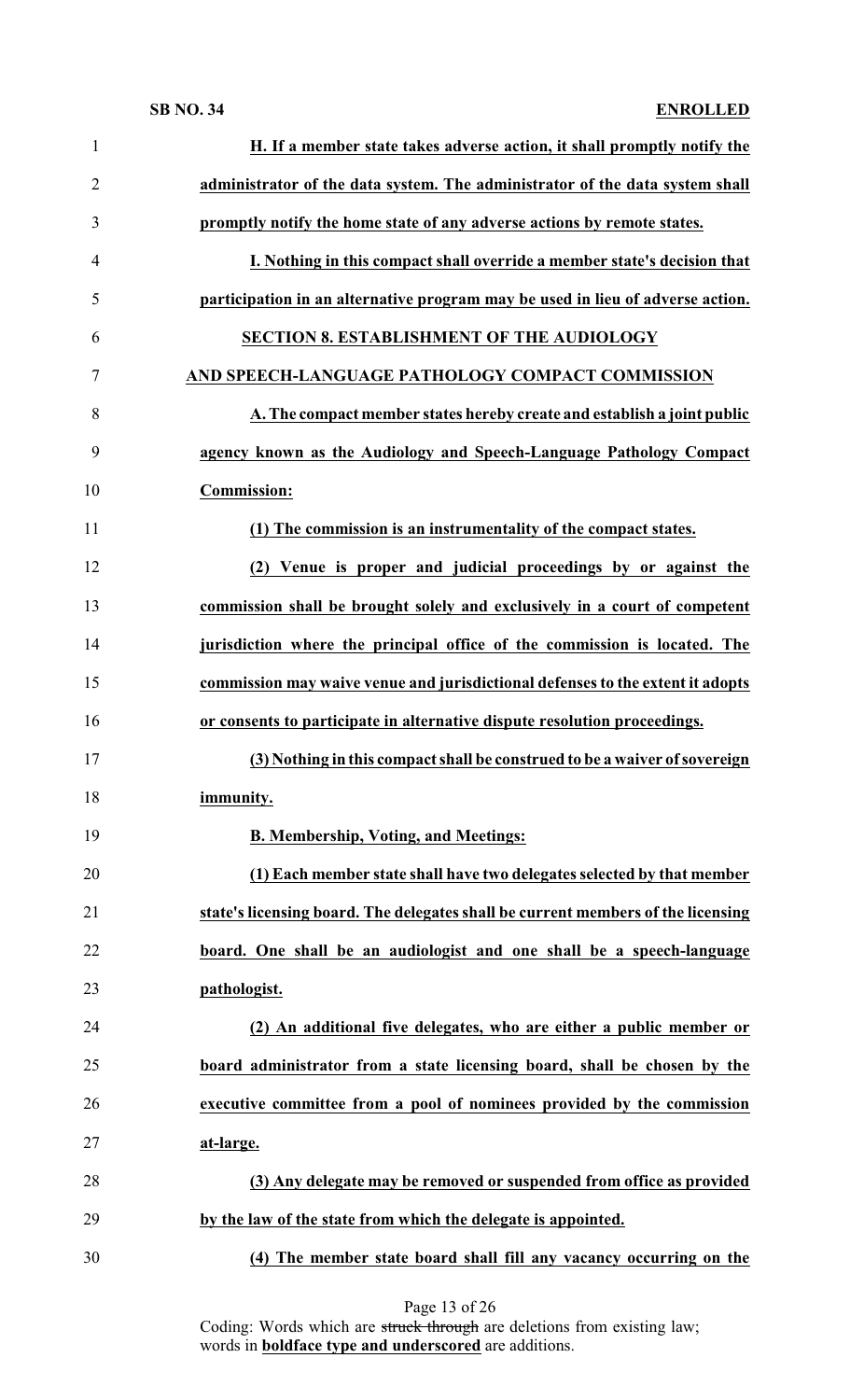| $\mathbf{1}$   | commission, within ninety days.                                                   |
|----------------|-----------------------------------------------------------------------------------|
| $\overline{2}$ | (5) Each delegate shall be entitled to one vote with regard to the                |
| 3              | promulgation of rules and creation of bylaws and shall otherwise have an          |
| 4              | opportunity to participate in the business and affairs of the commission.         |
| 5              | (6) A delegate shall vote in person or by other means as provided in the          |
| 6              | bylaws. The bylaws may provide for delegates' participation in meetings by        |
| 7              | telephone or other means of communication.                                        |
| 8              | (7) The commission shall meet at least once during each calendar year.            |
| 9              | Additional meetings shall be held as set forth in the bylaws.                     |
| 10             | C. The commission shall have the following powers and duties:                     |
| 11             | (1) Establish the fiscal year of the commission.                                  |
| 12             | (2) Establish bylaws.                                                             |
| 13             | (3) Establish a code of ethics.                                                   |
| 14             | (4) Maintain its financial records in accordance with the bylaws.                 |
| 15             | (5) Meet and take actions as are consistent with the provisions of this           |
| 16             | compact and the bylaws.                                                           |
| 17             | (6) Promulgate uniform rules to facilitate and coordinate implementation          |
| 18             | and administration of this compact. The rules shall have the force and effect of  |
| 19             | law and shall be binding in all member states.                                    |
| 20             | (7) Bring and prosecute legal proceedings or actions in the name of the           |
| 21             | commission, provided that the standing of any state audiology or                  |
| 22             | speech-language pathology licensing board to sue or be sued under applicable      |
| 23             | law shall not be affected.                                                        |
| 24             | (8) Purchase and maintain insurance and bonds.                                    |
| 25             | (9) Borrow, accept, or contract for services of personnel, including but          |
| 26             | not limited to employees of a member state.                                       |
| 27             | (10) Hire employees, elect or appoint officers, fix compensation, define          |
| 28             | duties, grant individuals appropriate authority to carry out the purposes of the  |
| 29             | compact, and to establish the commission's personnel policies and programs        |
| 30             | relating to conflicts of interest, qualifications of personnel, and other related |

Page 14 of 26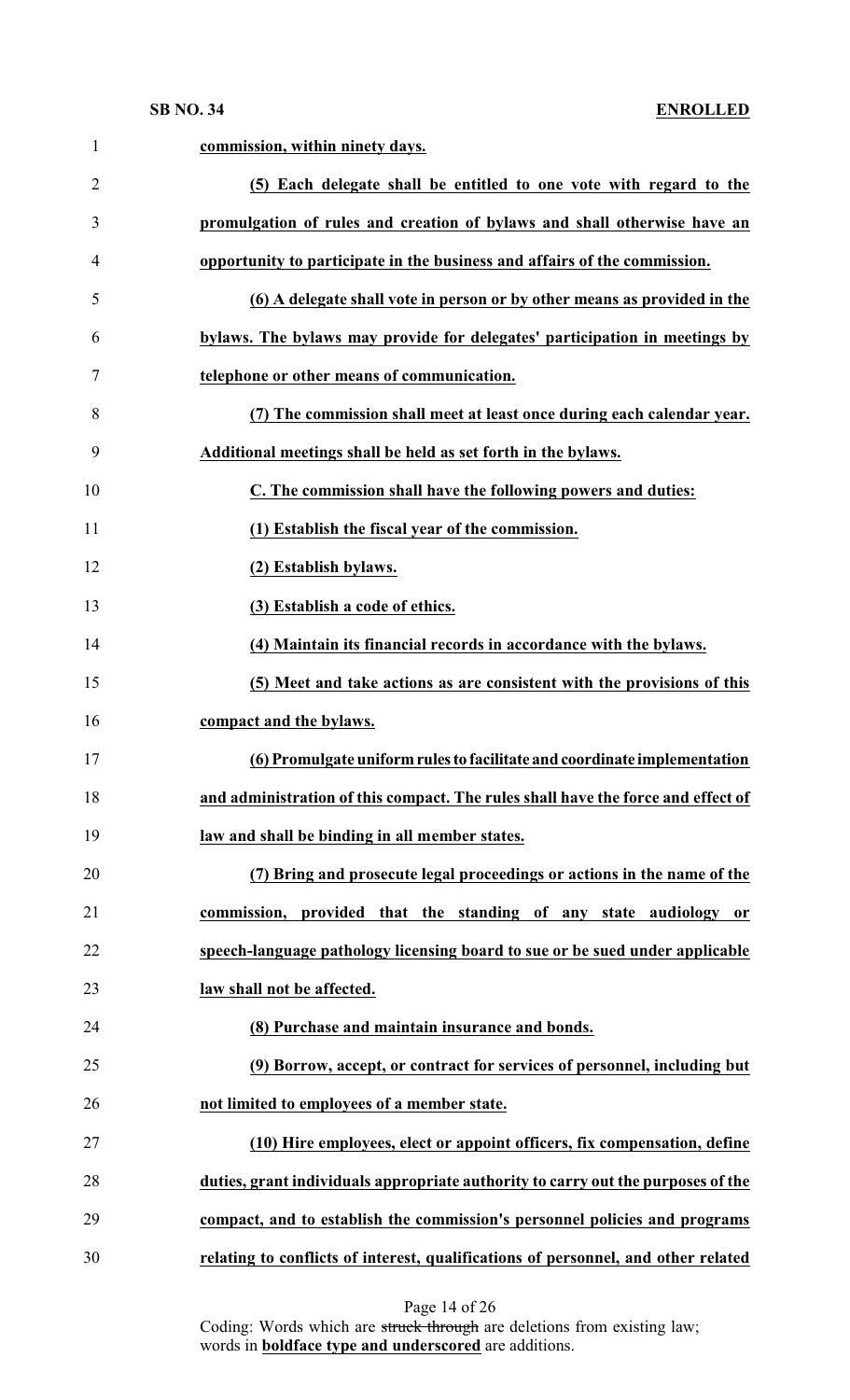| $\mathbf{1}$   | personnel matters.                                                                |
|----------------|-----------------------------------------------------------------------------------|
| $\overline{2}$ | (11) Accept any and all appropriate donations and grants of money,                |
| 3              | equipment, supplies, materials and services, and to receive, utilize, and dispose |
| 4              | of the same; provided that at all times the commission shall avoid any            |
| 5              | appearance of impropriety or conflict of interest.                                |
| 6              | (12) Lease, purchase, accept appropriate gifts or donations of, or                |
| 7              | otherwise to own, hold, improve or use, any property, real, personal or mixed,    |
| 8              | provided that at all times the commission shall avoid any appearance of           |
| 9              | impropriety.                                                                      |
| 10             | (13) Sell, convey, mortgage, pledge, lease, exchange, abandon, or                 |
| 11             | otherwise dispose of any property real, personal or mixed.                        |
| 12             | (14) Establish a budget and make expenditures.                                    |
| 13             | (15) Borrow money.                                                                |
| 14             | (16) Appoint committees, including standing committees composed of                |
| 15             | members, and other interested persons as may be designated in this compact        |
| 16             | and the bylaws.                                                                   |
| 17             | (17) Provide and receive information from, and cooperate with, law                |
| 18             | enforcement agencies.                                                             |
| 19             | (18) Establish and elect an executive committee.                                  |
| 20             | (19) Perform other functions as may be necessary or appropriate to                |
| 21             | achieve the purposes of this compact consistent with the state regulation of      |
| 22             | audiology and speech-language pathology licensure and practice.                   |
| 23             | <b>D. The Executive Committee:</b>                                                |
| 24             | The executive committee shall have the power to act on behalf of the              |
| 25             | commission according to the terms of this compact.                                |
| 26             | (1) The executive committee shall be composed of ten members:                     |
| 27             | (a) Seven voting members who are elected by the commission from the               |
| 28             | current membership of the commission.                                             |
| 29             | (b) Two ex-officios, consisting of one nonvoting member from a                    |
| 30             | recognized national audiology professional association and one nonvoting          |
|                |                                                                                   |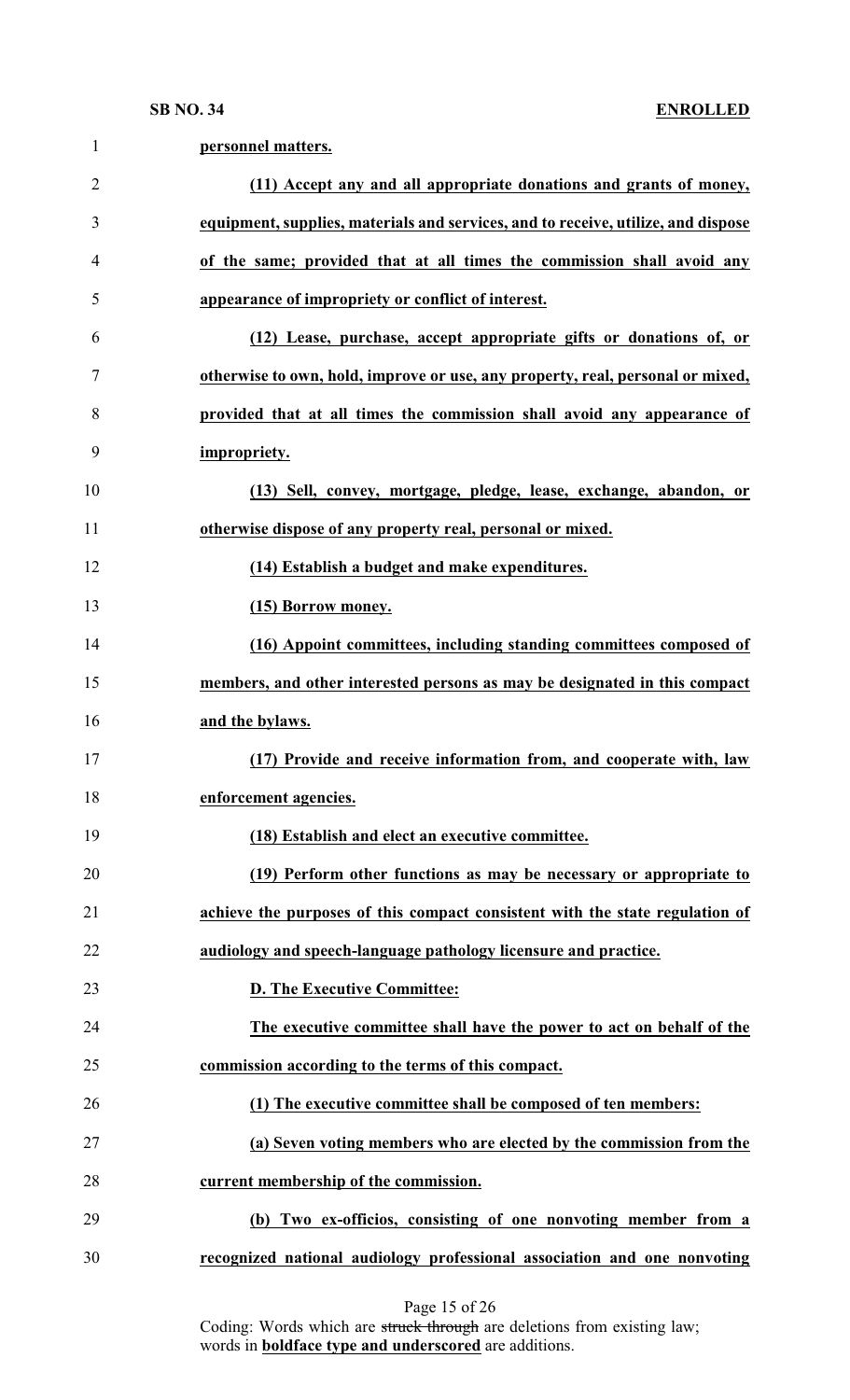| $\mathbf{1}$   | member from a recognized national speech-language pathology association.      |
|----------------|-------------------------------------------------------------------------------|
| $\overline{2}$ | (c) One ex-officio, nonvoting member from the recognized membership           |
| 3              | organization of the audiology and speech-language pathology licensing boards. |
| 4              | E. The ex-officio members shall be selected by their respective               |
| 5              | organizations.                                                                |
| 6              | (1) The commission may remove any member of the executive committee           |
| 7              | as provided in bylaws.                                                        |
| 8              | (2) The executive committee shall meet at least annually.                     |
| 9              | (3) The executive committee shall have the following duties and               |
| 10             | responsibilities:                                                             |
| 11             | (a) Recommend to the entire commission changes to the rules or bylaws,        |
| 12             | changes to this compact legislation, fees paid by compact member states such  |
| 13             | as annual dues, and any commission compact fee charged to licensees for the   |
| 14             | compact privilege.                                                            |
| 15             | (b) Ensure compact administration services are appropriately provided,        |
| 16             | contractual or otherwise.                                                     |
| 17             | (c) Prepare and recommend the budget.                                         |
| 18             | (d) Maintain financial records on behalf of the Commission.                   |
| 19             | (e) Monitor compact compliance of member states and provide                   |
|                | compliance reports to the commission.                                         |
| 20             |                                                                               |
| 21             | (f) Establish additional committees as necessary.                             |
| 22             | (g) Other duties as provided in rules or bylaws.                              |
| 23             | (4) Meetings of the Commission:                                               |
| 24             | All meetings shall be open to the public, and public notice of meetings       |
| 25             | shall be given in the same manner as required under the rulemaking provisions |
| 26             | in Section 10.                                                                |
| 27             | (5) The commission or the executive committee or other committees of          |
| 28             | the commission may convene in a closed, nonpublic meeting if the commission   |
| 29             | or executive committee or other committees of the commission must discuss:    |

Page 16 of 26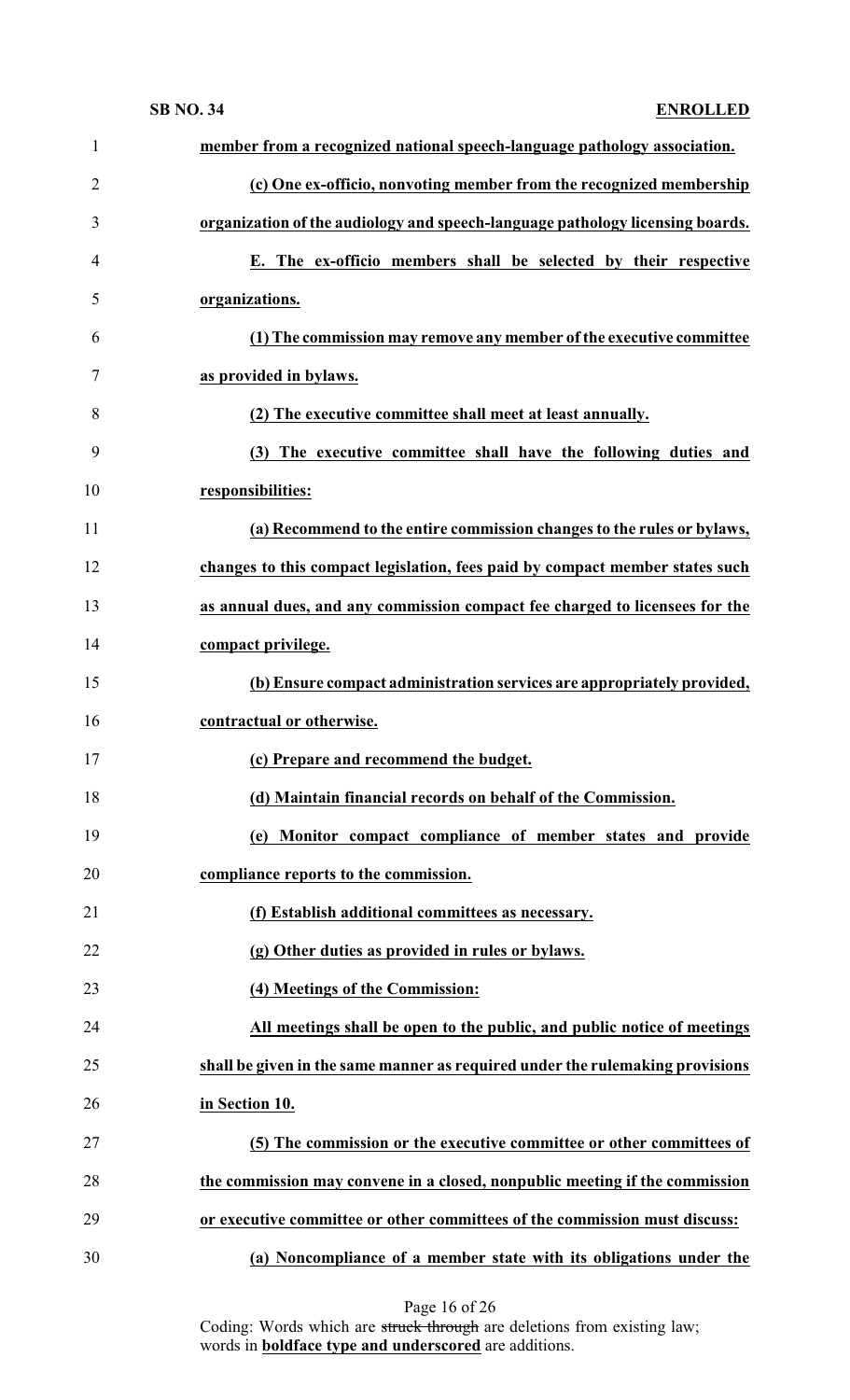| $\mathbf{1}$   | compact.                                                                          |
|----------------|-----------------------------------------------------------------------------------|
| $\overline{2}$ | (b) The employment, compensation, discipline or other matters, practices          |
| 3              | or procedures related to specific employees, or other matters related to the      |
| 4              | commission's internal personnel practices and procedures.                         |
| 5              | (c) Current, threatened, or reasonably anticipated litigation.                    |
| 6              | (d) Negotiation of contracts for the purchase, lease, or sale of goods,           |
| 7              | services, or real estate.                                                         |
| 8              | (e) Accusing any person of a crime or formally censuring any person.              |
| 9              | (f) Disclosure of trade secrets or commercial or financial information            |
| 10             | that is privileged or confidential.                                               |
| 11             | (g) Disclosure of information of a personal nature where disclosure               |
| 12             | would constitute a clearly unwarranted invasion of personal privacy.              |
| 13             | (h) Disclosure of investigative records compiled for law enforcement              |
| 14             | purposes.                                                                         |
| 15             | Disclosure of information related to any investigative reports<br>(i)             |
| 16             | prepared by or on behalf of or for use of the commission or other committee       |
| 17             | charged with responsibility of investigation or determination of compliance       |
| 18             | issues pursuant to the compact.                                                   |
| 19             | (j) Matters specifically exempted from disclosure by federal or member            |
| 20             | state statute.                                                                    |
| 21             | (6) If a meeting, or portion of a meeting, is closed pursuant to this             |
| 22             | provision, the commission's legal counsel or designee shall certify that the      |
| 23             | meeting may be closed and shall reference each relevant exempting provision.      |
| 24             | (7) The commission shall keep minutes that fully and clearly describe all         |
| 25             | matters discussed in a meeting and shall provide a full and accurate summary      |
| 26             | of actions taken, and the reasons therefore, including a description of the views |
| 27             | expressed. All documents considered in connection with an action shall be         |
| 28             | identified in the minutes. All minutes and documents of a closed meeting shall    |
| 29             | remain under seal, subject to release by a majority vote of the commission or     |
| 30             | order of a court of competent jurisdiction.                                       |

Page 17 of 26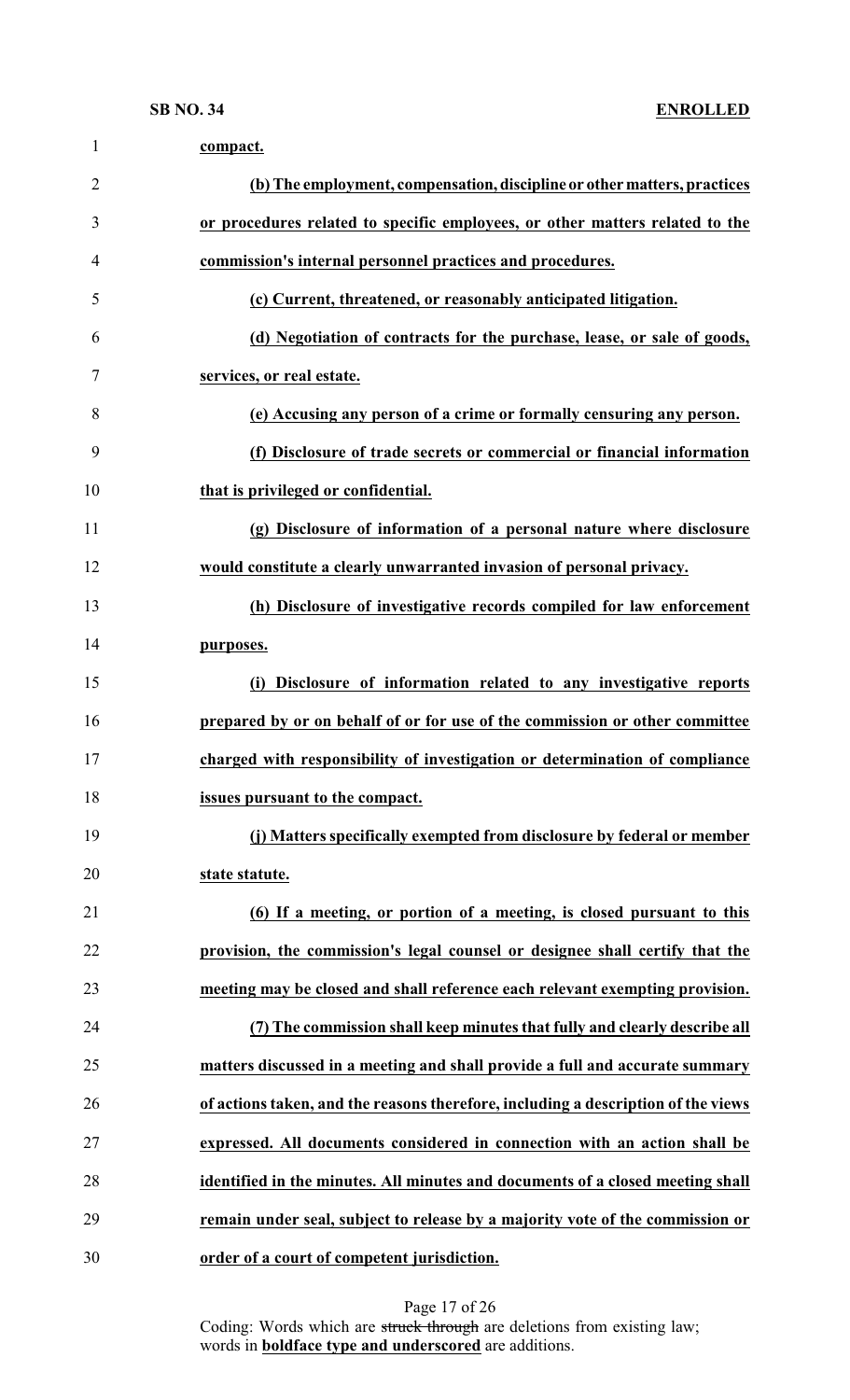| $\mathbf{1}$   | (8) Financing of the Commission:                                                  |
|----------------|-----------------------------------------------------------------------------------|
| $\overline{2}$ | (a) The commission shall pay, or provide for the payment of, the                  |
| 3              | reasonable expenses of its establishment, organization, and ongoing activities.   |
| 4              | (b) The commission may accept any and all appropriate revenue sources,            |
| 5              | donations, and grants of money, equipment, supplies, materials, and services.     |
| 6              | (c) The commission may levy on and collect an annual assessment from              |
| 7              | each member state or impose fees on other parties to cover the cost of the        |
| 8              | operations and activities of the commission and its staff, which must be in a     |
| 9              | total amount sufficient to cover its annual budget as approved each year for      |
| 10             | which revenue is not provided by other sources. The aggregate annual              |
| 11             | assessment amount shall be allocated based upon a formula to be determined        |
| 12             | by the commission, which shall promulgate a rule binding upon all member          |
| 13             | states.                                                                           |
| 14             | (9) The commission shall not incur obligations of any kind prior to               |
| 15             | securing the funds adequate to meet the same; nor shall the commission pledge     |
| 16             | the credit of any of the member states, except by and with the authority of the   |
| 17             | member state.                                                                     |
| 18             | (10) The commission shall keep accurate accounts of all receipts and              |
| 19             | disbursements. The receipts and disbursements of the commission shall be          |
| 20             | subject to the audit and accounting procedures established under its bylaws.      |
| 21             | However, all receipts and disbursements of funds handled by the commission        |
| 22             | shall be audited yearly by a certified or licensed public accountant, and the     |
| 23             | report of the audit shall be included in and become part of the annual report of  |
| 24             | the commission.                                                                   |
| 25             | F. Qualified Immunity, Defense, and Indemnification:                              |
| 26             | The members, officers, executive director, employees, and<br>(1)                  |
| 27             | representatives of the commission shall be immune from suit and liability, either |
| 28             | personally or in their official capacity, for any claim for damage to or loss of  |
| 29             | property or personal injury or other civil liability caused by or arising out of  |
| 30             | any actual or alleged act, error or omission that occurred, or that the person    |

Page 18 of 26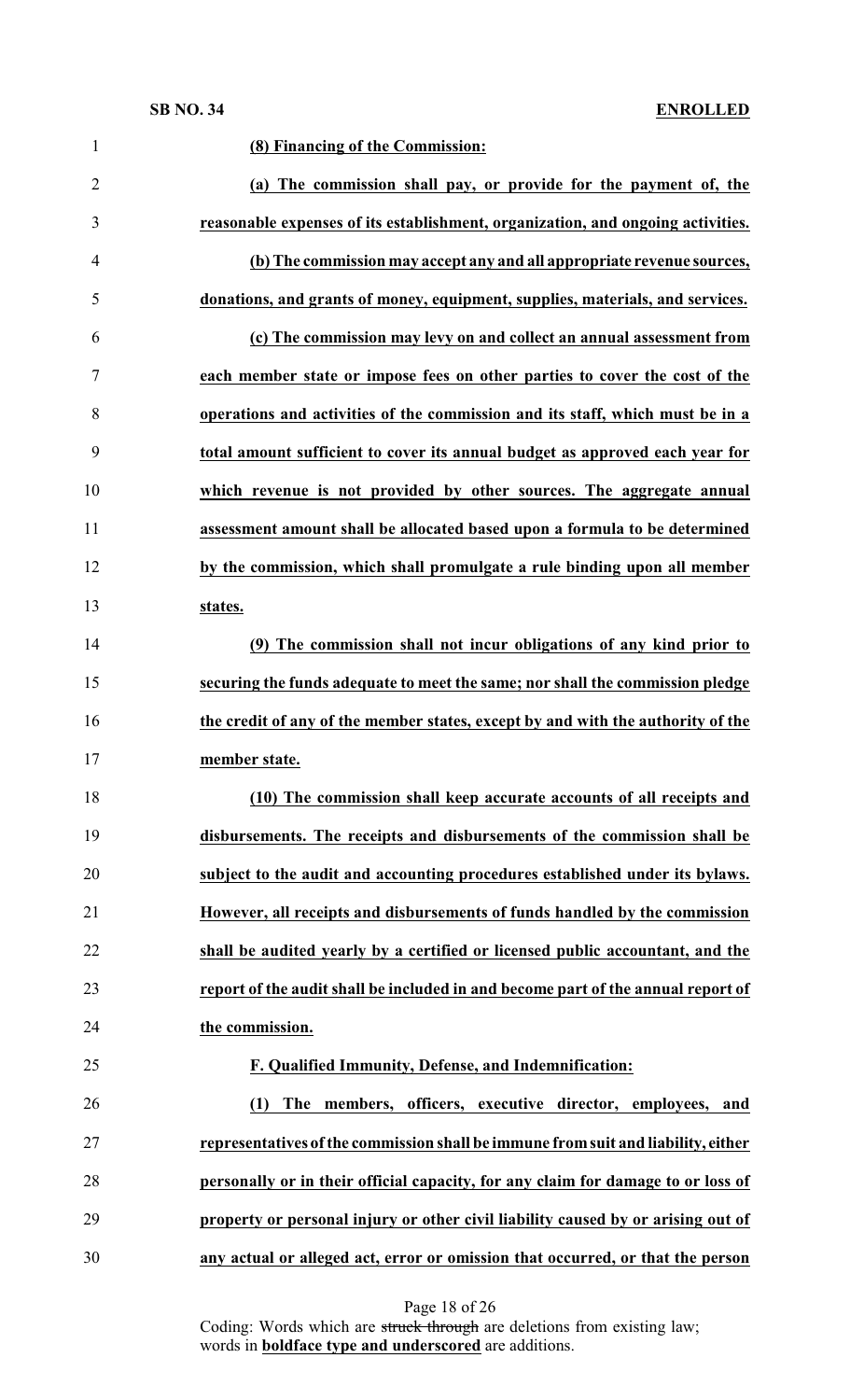| $\mathbf{1}$   | against whom the claim is made had a reasonable basis for believing occurred       |
|----------------|------------------------------------------------------------------------------------|
| $\overline{2}$ | within the scope of commission employment, duties, or responsibilities;            |
| 3              | provided that nothing in this paragraph shall be construed to protect any          |
| $\overline{4}$ | person from suit or liability for any damage, loss, injury, or liability caused by |
| 5              | the intentional and/or willful or wanton misconduct or gross negligence of that    |
| 6              | person.                                                                            |
| $\tau$         | (2) The commission shall defend any member, officer, executive director,           |
| 8              | employee, or representative of the commission in any civil action seeking to       |
| 9              | impose liability arising out of any actual or alleged act, error or omission that  |
| 10             | occurred within the scope of commission employment, duties, or responsibilities,   |
| 11             | or that the person against whom the claim is made had a reasonable basis for       |
| 12             | believing occurred within the scope of commission employment, duties, or           |
| 13             | responsibilities; provided that nothing herein shall be construed to prohibit that |
| 14             | person from retaining his or her own counsel; and provided further, that the       |
| 15             | actual or alleged act, error or omission did not result from that person's gross   |
| 16             | negligence or intentional or willful or wanton misconduct.                         |
| 17             | (3) The commission shall indemnify and hold harmless any member,                   |
| 18             | officer, executive director, employee, or representative of the commission for     |
| 19             | the amount of any settlement or judgment obtained against that person arising      |
| 20             | out of any actual or alleged act, error or omission that occurred within the scope |
| 21             | of commission employment, duties, or responsibilities, or that person had a        |
| 22             | reasonable basis for believing occurred within the scope of commission             |
| 23             | employment, duties, or responsibilities, provided that the actual or alleged act,  |
| 24             | error or omission did not result from the gross negligence or intentional or       |
| 25             | willful or wanton misconduct of that person.                                       |
| 26             | <b>SECTION 9. DATA SYSTEM</b>                                                      |
| 27             | A. The commission shall provide for the development, maintenance, and              |
| 28             | utilization of a coordinated database and reporting system containing licensure,   |
| 29             | adverse action, and investigative information on all licensed individuals in       |
| 30             | member states.                                                                     |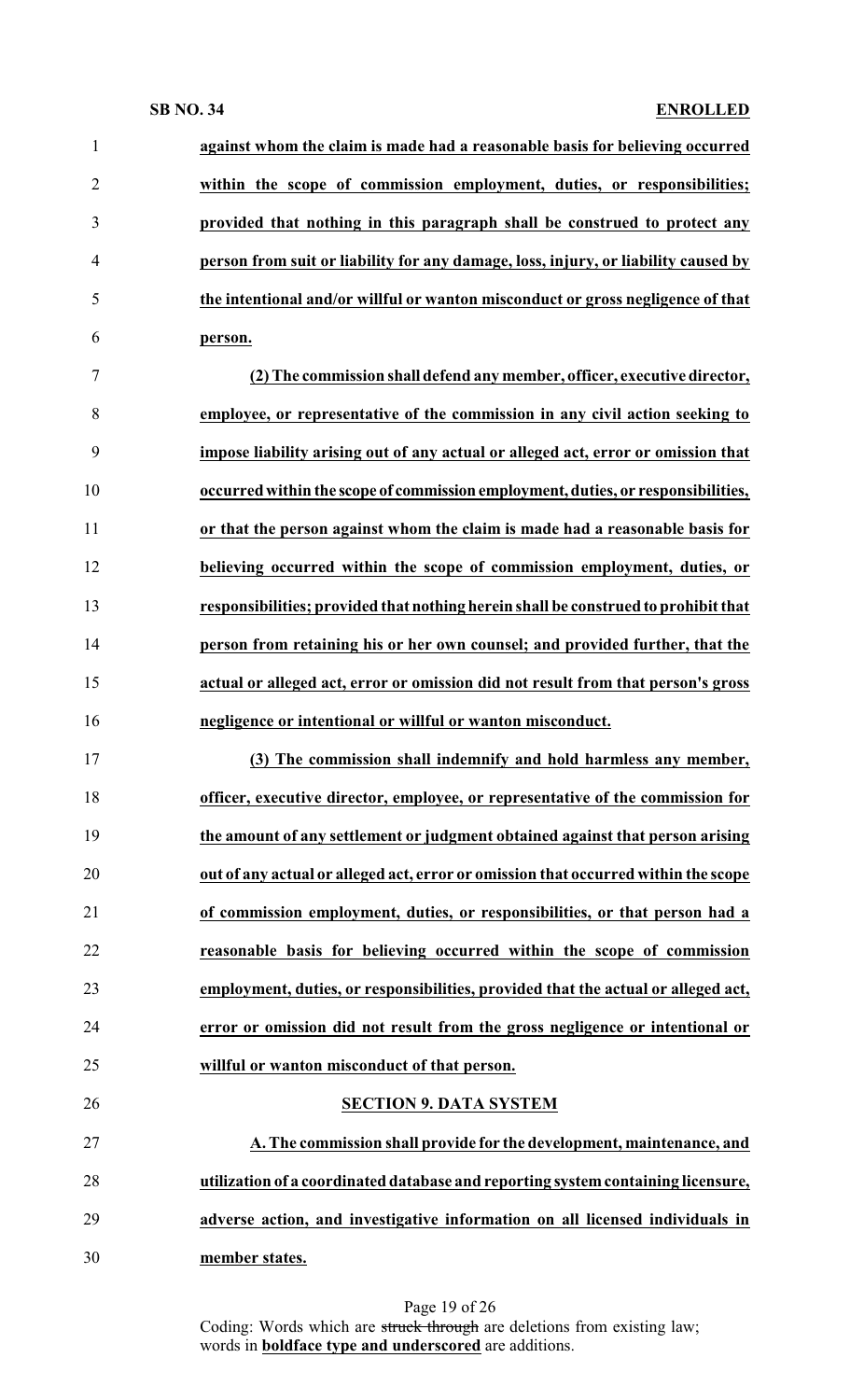| $\mathbf{1}$   | B. Notwithstanding any other provision of state law to the contrary, a           |
|----------------|----------------------------------------------------------------------------------|
| $\overline{2}$ | member state shall submit a uniform data set to the data system on all           |
| 3              | individuals to whom this compact is applicable as required by the rules of the   |
| 4              | commission including:                                                            |
| 5              | (1) Identifying information.                                                     |
| 6              | (2) Licensure data.                                                              |
| 7              | (3) Adverse actions against a license or compact privilege.                      |
| 8              | (4) Nonconfidential information related to alternative program                   |
| 9              | participation.                                                                   |
| 10             | (5) Any denial of application for licensure and the reason or reasons for        |
| 11             | denial.                                                                          |
| 12             | (6) Other information that may facilitate the administration of this             |
| 13             | compact, as determined by the rules of the commission.                           |
| 14             | C. Investigative information pertaining to a licensee in any member state        |
| 15             | shall only be available to other member states.                                  |
| 16             | D. The commission shall promptly notify all member states of any                 |
| 17             | adverse action taken against a licensee or an individual applying for a license. |
| 18             | Adverse action information pertaining to a licensee in any member state shall    |
| 19             | be available to any other member state.                                          |
| 20             | E. Member states contributing information to the data system may                 |
| 21             | designate information that may not be shared with the public without the         |
| 22             | express permission of the contributing state.                                    |
| 23             | F. Any information submitted to the data system that is subsequently             |
| 24             | required to be expunged by the laws of the member state contributing the         |
| 25             | information shall be removed from the data system.                               |
| 26             | <b>SECTION 10. RULEMAKING</b>                                                    |
| 27             | A. The commission shall exercise its rulemaking powers pursuant to the           |
| 28             | criteria set forth in this Section and the rules adopted thereunder. Rules and   |
| 29             | amendments shall become binding as of the date specified in each rule or         |
| 30             | amendment.                                                                       |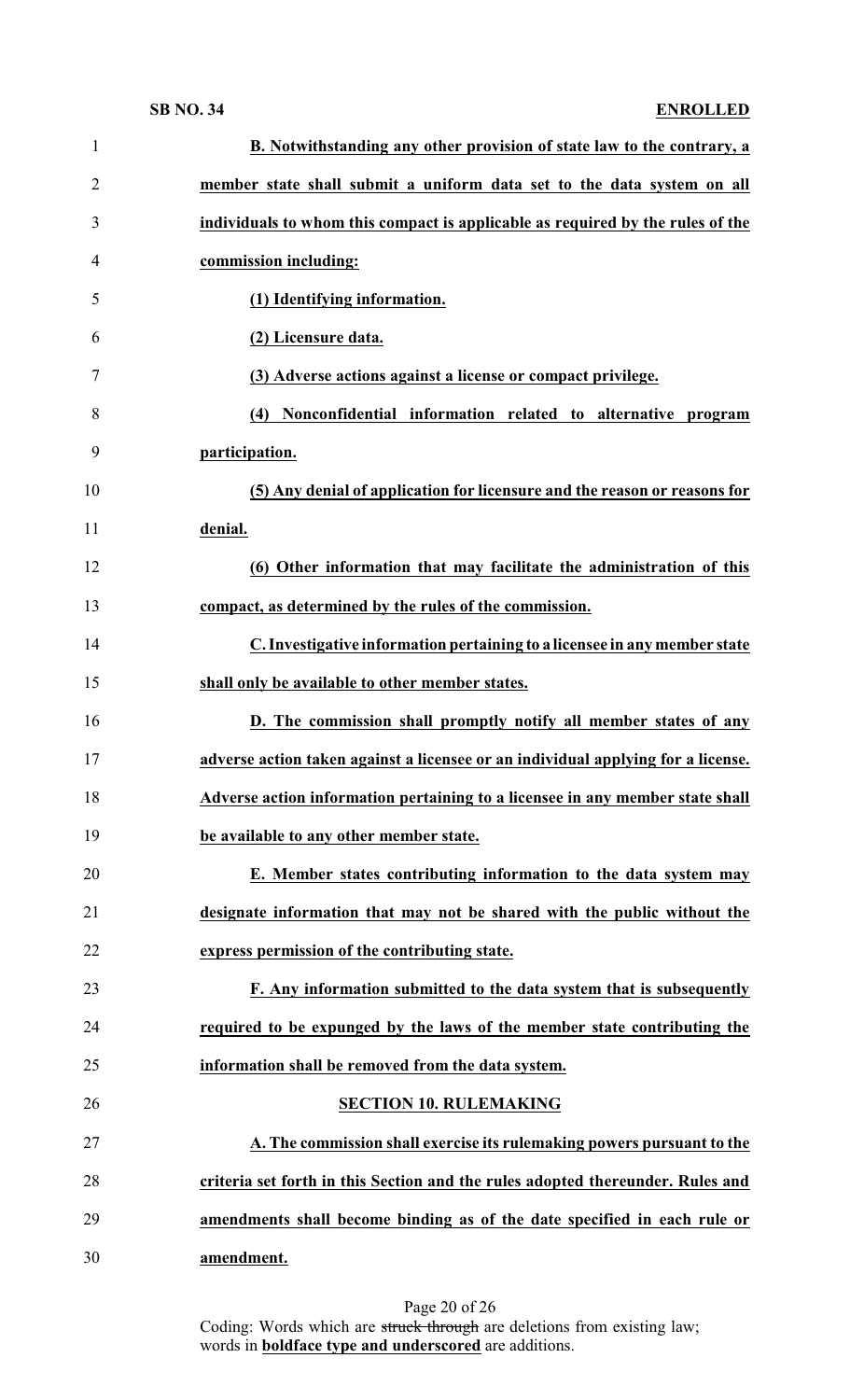| 1              | <b>B.</b> If a majority of the legislatures of the member states rejects a rule, by |
|----------------|-------------------------------------------------------------------------------------|
| $\overline{2}$ | enactment of a statute or resolution in the same manner used to adopt the           |
| 3              | compact within four years of the date of adoption of the rule, the rule shall have  |
| 4              | no further force and effect in any member state.                                    |
| 5              | C. Rules or amendments to the rules shall be adopted at a regular or                |
| 6              | special meeting of the commission.                                                  |
| 7              | D. Prior to promulgation and adoption of a final rule or rules by the               |
| 8              | commission, and at least thirty days in advance of the meeting at which the rule    |
| 9              | shall be considered and voted upon, the commission shall file a notice of           |
| 10             | proposed rulemaking:                                                                |
| 11             | (1) On the website of the commission or other publicly accessible                   |
| 12             | platform.                                                                           |
| 13             | (2) On the website of each member state's audiology or speech-language              |
| 14             | pathology licensing board or other publicly accessible platform or the              |
| 15             | publication in which each state would otherwise publish proposed rules.             |
| 16             | E. The notice of proposed rulemaking shall include:                                 |
| 17             | (1) The proposed time, date, and location of the meeting in which the rule          |
| 18             | shall be considered and voted upon.                                                 |
| 19             | (2) The text of the proposed rule or amendment and the reason for the               |
| 20             | proposed rule.                                                                      |
| 21             | (3) A request for comments on the proposed rule from any interested                 |
| 22             | person.                                                                             |
| 23             | (4) The manner in which interested persons may submit notice to the                 |
| 24             | commission of their intention to attend the public hearing and any written          |
| 25             | comments.                                                                           |
| 26             | F. Prior to the adoption of a proposed rule, the commission shall allow             |
| 27             | persons to submit written data, facts, opinions, and arguments, which shall be      |
| 28             | made available to the public.                                                       |
| 29             | G. The commission shall grant an opportunity for a public hearing                   |
| 30             | before it adopts a rule or amendment if a hearing is requested by:                  |
|                |                                                                                     |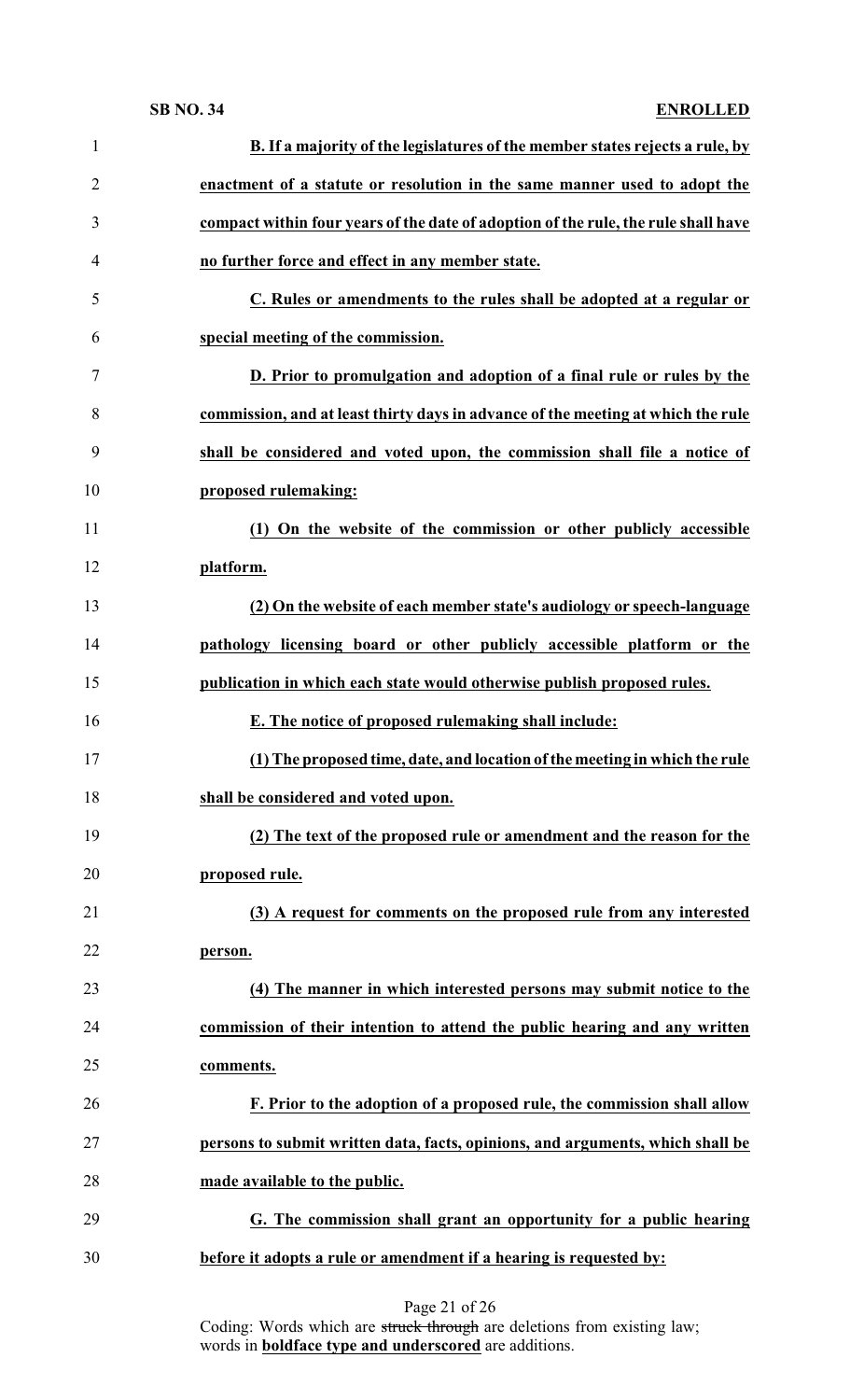| $\mathbf{1}$   | (1) At least twenty-five persons.                                                  |
|----------------|------------------------------------------------------------------------------------|
| $\overline{2}$ | (2) A state or federal governmental subdivision or agency.                         |
| 3              | (3) An association having at least twenty-five members.                            |
| 4              | H. If a hearing is held on the proposed rule or amendment, the                     |
| 5              | commission shall publish the place, time, and date of the scheduled public         |
| 6              | hearing. If the hearing is held via electronic means, the commission shall         |
| 7              | publish the mechanism for access to the electronic hearing.                        |
| 8              | (1) All persons wishing to be heard at the hearing shall notify the                |
| 9              | executive director of the commission or other designated member in writing of      |
| 10             | their desire to appear and testify at the hearing not less than five business days |
| 11             | before the scheduled date of the hearing.                                          |
| 12             | (2) Hearings shall be conducted in a manner providing each person who              |
| 13             | wishes to comment a fair and reasonable opportunity to comment orally or in        |
| 14             | writing.                                                                           |
| 15             | (3) All hearings shall be recorded. A copy of the recording shall be made          |
| 16             | available on request.                                                              |
| 17             | (4) Nothing in this section shall be construed as requiring a separate             |
| 18             | hearing on each rule. Rules may be grouped for the convenience of the              |
| 19             | commission at hearings required by this section.                                   |
| 20             | I. Following the scheduled hearing date, or by the close of business on the        |
| 21             | scheduled hearing date if the hearing was not held, the commission shall           |
| 22             | consider all written and oral comments received.                                   |
| 23             | J. If no written notice of intent to attend the public hearing by interested       |
| 24             | parties is received, the commission may proceed with promulgation of the           |
| 25             | proposed rule without a public hearing.                                            |
| 26             | K. The commission shall, by majority vote of all members, take final               |
| 27             | action on the proposed rule and shall determine the effective date of the rule,    |
| 28             | if any, based on the rulemaking record and the full text of the rule.              |
| 29             | L. Upon determination that an emergency exists, the commission may                 |
| 30             | consider and adopt an emergency rule without prior notice, opportunity for         |
|                |                                                                                    |

Page 22 of 26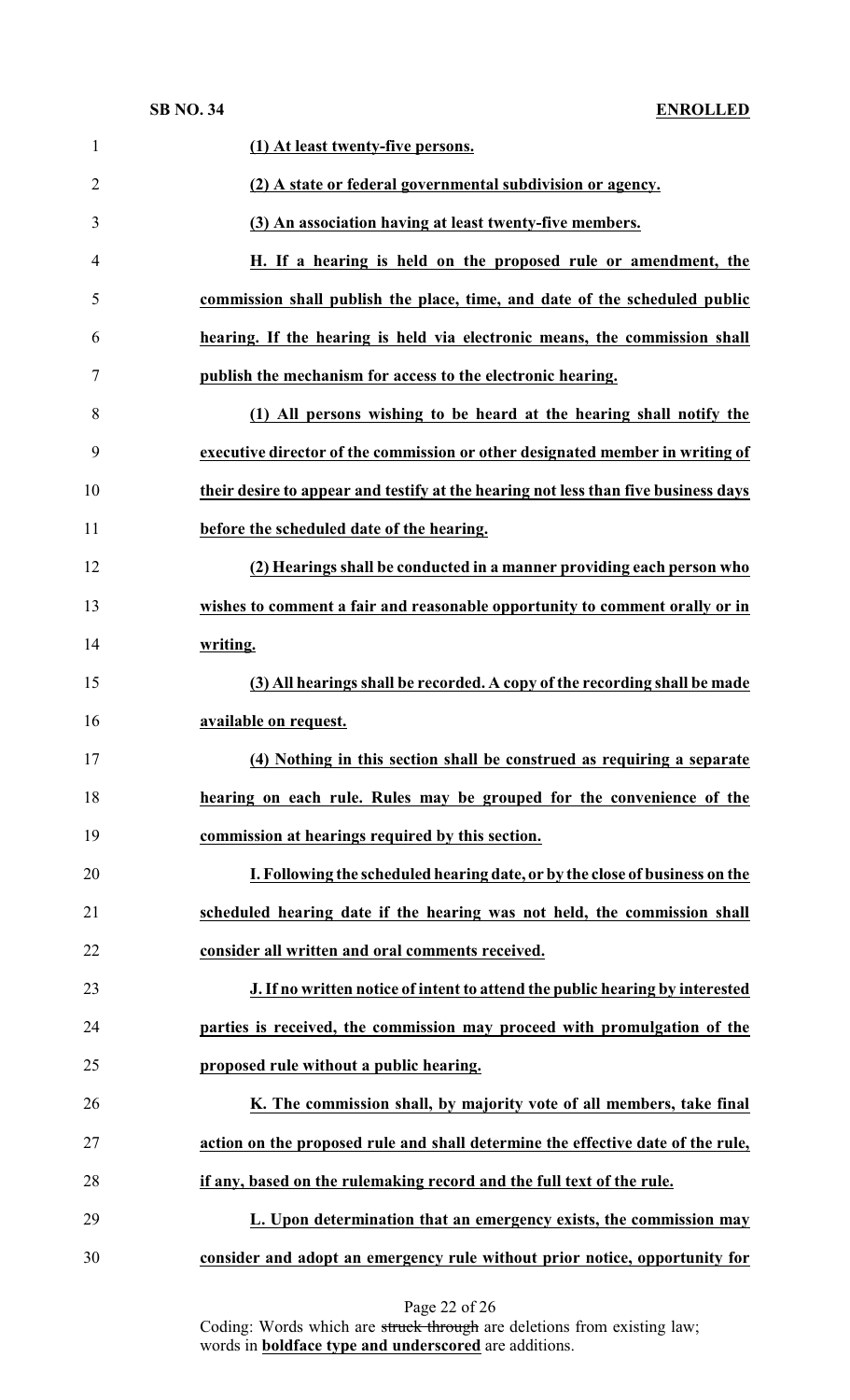| $\mathbf{1}$   | comment, or hearing, provided that the usual rulemaking procedures provided         |
|----------------|-------------------------------------------------------------------------------------|
| $\overline{2}$ | in the compact and in this section shall be retroactively applied to the rule as    |
| 3              | soon as reasonably possible, in no event later than ninety days after the effective |
| 4              | date of the rule. For the purposes of this provision, an emergency rule is one      |
| 5              | that must be adopted immediately in order to:                                       |
| 6              | (1) Meet an imminent threat to public health, safety, or welfare.                   |
| $\tau$         | (2) Prevent a loss of commission or member state funds.                             |
| 8              | (3) Meet a deadline for the promulgation of an administrative rule that             |
| 9              | is established by federal law or rule.                                              |
| 10             | M. The commission or an authorized committee of the commission may                  |
| 11             | direct revisions to a previously adopted rule or amendment for purposes of          |
| 12             | correcting typographical errors, errors in format, errors in consistency, or        |
| 13             | grammatical errors. Public notice of any revisions shall be posted on the website   |
| 14             | of the commission. The revision shall be subject to challenge by any person for     |
| 15             | a period of thirty days after posting. The revision may be challenged only on       |
| 16             | grounds that the revision results in a material change to a rule. A challenge       |
| 17             | shall be made in writing and delivered to the chair of the commission prior to      |
| 18             | the end of the notice period. If no challenge is made, the revision shall take      |
| 19             | effect without further action. If the revision is challenged, the revision may not  |
| 20             | take effect without the approval of the commission.                                 |
| 21             | <b>SECTION 11. OVERSIGHT, DISPUTE RESOLUTION,</b>                                   |
| 22             | <b>AND ENFORCEMENT</b>                                                              |
| 23             | <b>A. Dispute Resolution:</b>                                                       |
| 24             | (1) Upon request by a member state, the commission shall attempt to                 |
| 25             | resolve disputes related to the compact that arise among member states and          |
| 26             | between member and nonmember states.                                                |
| 27             | (2) The commission shall promulgate a rule providing for both mediation             |
| 28             | and binding dispute resolution for disputes as appropriate.                         |
| 29             | <b>B.</b> Enforcement:                                                              |
| 30             | (1) The commission, in the reasonable exercise of its discretion, shall             |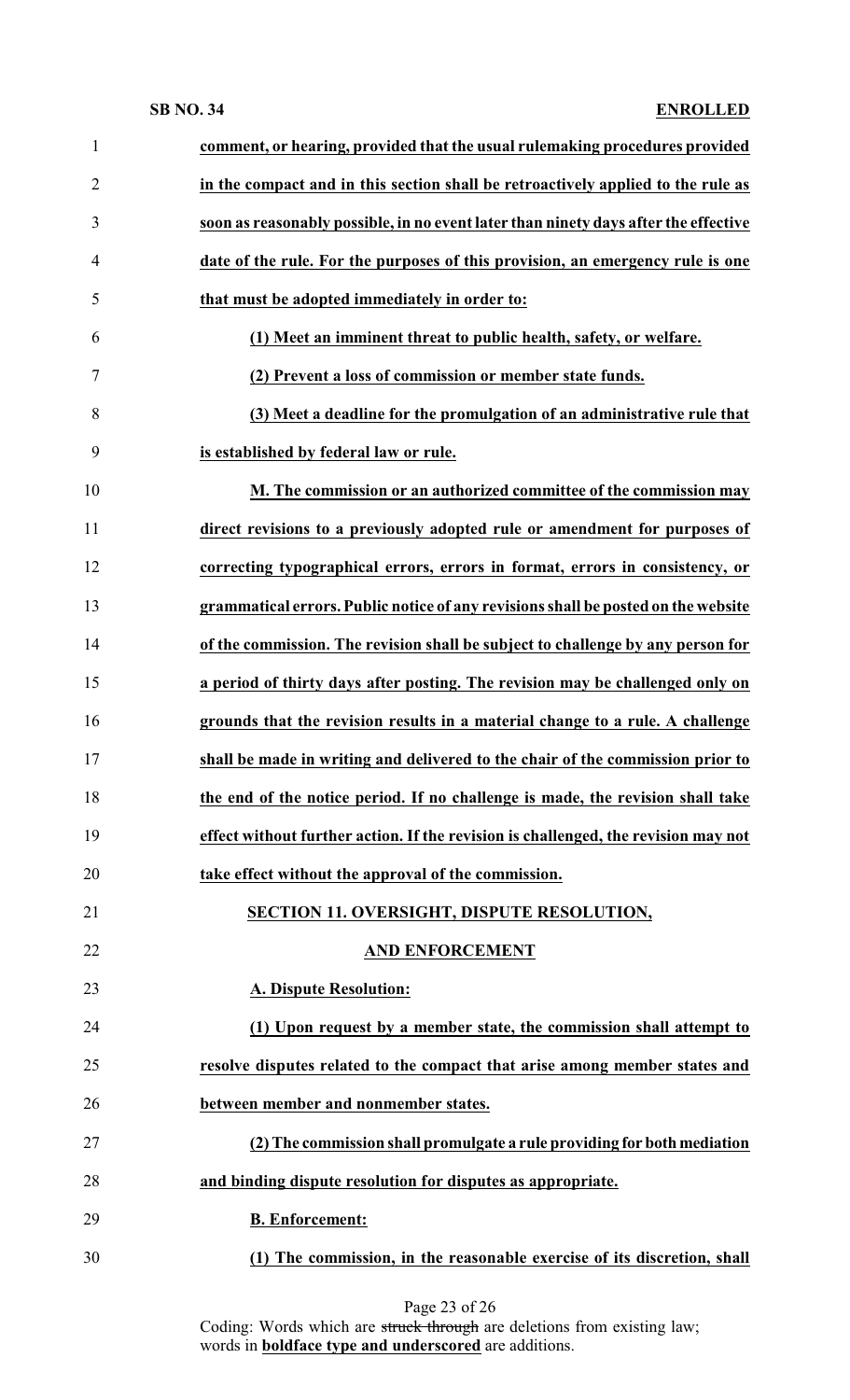| $\mathbf{1}$   | enforce the provisions and rules of this compact.                                     |
|----------------|---------------------------------------------------------------------------------------|
| $\overline{2}$ | (2) By majority vote, the commission may initiate legal action in the                 |
| 3              | United States District Court for the District of Columbia or the federal district     |
| $\overline{4}$ | where the commission has its principal offices against a member state in default      |
| 5              | to enforce compliance with the provisions of the compact and its promulgated          |
| 6              | rules and bylaws. The relief sought may include both injunctive relief and            |
| 7              | damages. In the event judicial enforcement is necessary, the prevailing member        |
| 8              | shall be awarded all costs of litigation, including reasonable attorney's fees.       |
| 9              | (3) The remedies herein shall not be the exclusive remedies of the                    |
| 10             | commission. The commission may pursue any other remedies available under              |
| 11             | federal or state law.                                                                 |
| 12             | <b>SECTION 12. DATE OF IMPLEMENTATION OF THE INTERSTATE</b>                           |
| 13             | <b>COMMISSION FOR AUDIOLOGY AND SPEECH-LANGUAGE</b>                                   |
| 14             | PATHOLOGY PRACTICE AND ASSOCIATED RULES, WITHDRAWAL,                                  |
| 15             | <b>AND AMENDMENT</b>                                                                  |
| 16             | A. The compact shall come into effect on the date on which the compact                |
| 17             | statute is enacted into law in the tenth member state. The provisions, which          |
| 18             | become effective at that time, shall be limited to the powers granted to the          |
| 19             | commission relating to assembly and the promulgation of rules. Thereafter, the        |
| 20             | commission shall meet and exercise rulemaking powers necessary to the                 |
| 21             | implementation and administration of the compact.                                     |
| 22             | B. Any state that joins the compact subsequent to the commission's                    |
| 23             | initial adoption of the rules shall be subject to the rules as they exist on the date |
| 24             | on which the compact becomes law in that state. Any rule that has been                |
| 25             | previously adopted by the commission shall have the full force and effect of law      |
| 26             | on the day the compact becomes law in that state.                                     |
| 27             | C. Any member state may withdraw from this compact by enacting a                      |
| 28             | statute repealing the same.                                                           |
| 29             | (1) A member state's withdrawal shall not take effect until six months                |
| 30             | after enactment of the repealing statute.                                             |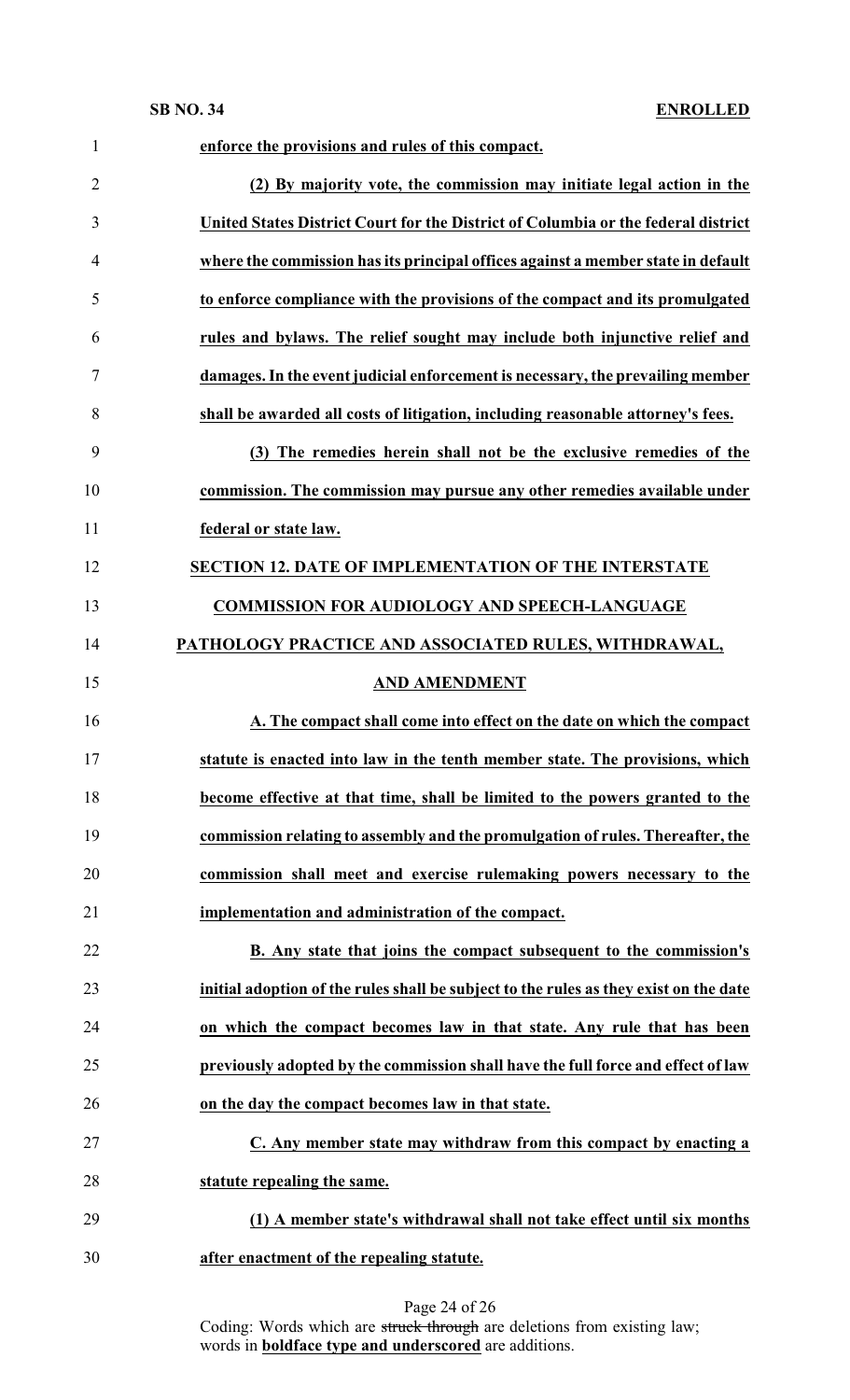| $\mathbf{1}$   | (2) Withdrawal shall not affect the continuing requirement of the                |
|----------------|----------------------------------------------------------------------------------|
| $\overline{2}$ | withdrawing state's audiology or speech-language pathology licensing board to    |
| 3              | comply with the investigative and adverse action reporting requirements of this  |
| 4              | act prior to the effective date of withdrawal.                                   |
| 5              | D. Nothing contained in this compact shall be construed to invalidate or         |
| 6              | prevent any audiology or speech-language pathology licensure agreement or        |
| $\tau$         | other cooperative arrangement between a member state and a nonmember state       |
| 8              | that does not conflict with the provisions of this compact.                      |
| 9              | E. This compact may be amended by the member states. No amendment                |
| 10             | to this compact shall become effective and binding upon any member state until   |
| 11             | it is enacted into the laws of all member states.                                |
| 12             | <b>SECTION 13. CONSTRUCTION AND SEVERABILITY</b>                                 |
| 13             | This compact shall be liberally construed so as to effectuate the purposes       |
| 14             | thereof. The provisions of this compact shall be severable and if any phrase,    |
| 15             | clause, sentence, or provision of this compact is declared to be contrary to the |
| 16             | constitution of any member state or of the United States or the applicability    |
| 17             | thereof to any government, agency, person, or circumstance is held invalid, the  |
| 18             | validity of the remainder of this compact and the applicability thereof to any   |
| 19             | government, agency, person, or circumstance shall not be affected thereby. If    |
| 20             | this compact shall be held contrary to the constitution of any member state, the |
| 21             | compact shall remain in full force and effect as to the remaining member states  |
| 22             | and in full force and effect as to the member state affected as to all severable |
| 23             | matters.                                                                         |
| 24             | <b>SECTION 14. BINDING EFFECT OF COMPACT AND OTHER LAWS</b>                      |
| 25             | A. Nothing herein prevents the enforcement of any other law of a                 |
| 26             | member state that is not inconsistent with the compact.                          |
| 27             | B. All laws in a member state in conflict with the compact are superseded        |
| 28             | to the extent of the conflict.                                                   |
| 29             | C. All lawful actions of the commission, including all rules and bylaws          |
| 30             | promulgated by the commission, are binding upon the member states.               |
|                |                                                                                  |